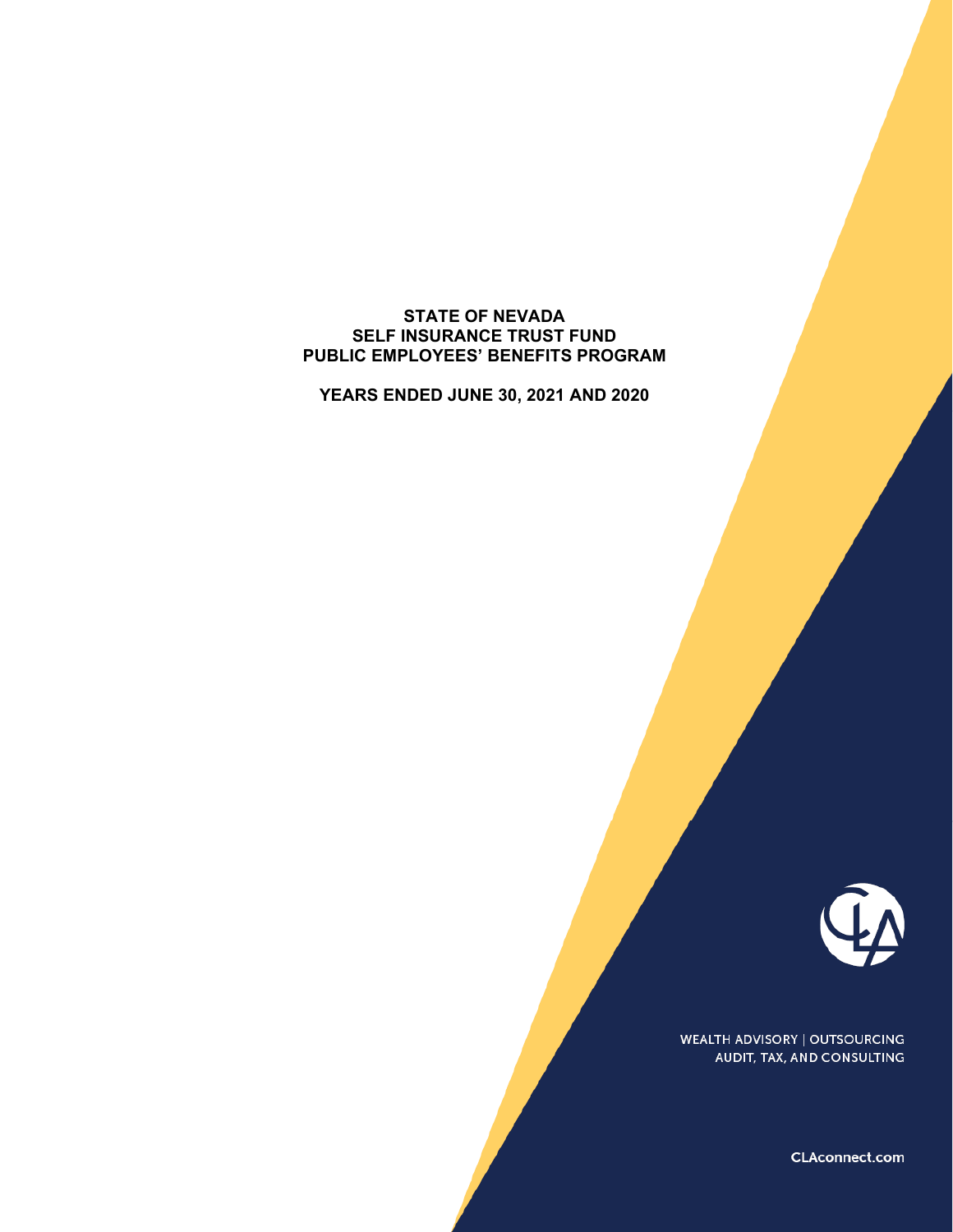### **STATE OF NEVADA SELF INSURANCE TRUST FUND PUBLIC EMPLOYEES' BENEFITS PROGRAM TABLE OF CONTENTS YEARS ENDED JUNE 30, 2021 AND 2020**

| <b>INDEPENDENT AUDITORS' REPORT</b>                                                                                                                                                             | 1              |
|-------------------------------------------------------------------------------------------------------------------------------------------------------------------------------------------------|----------------|
| <b>FINANCIAL STATEMENTS</b>                                                                                                                                                                     |                |
| <b>STATEMENTS OF NET POSITION</b>                                                                                                                                                               | 4              |
| STATEMENTS OF REVENUES, EXPENSES, AND CHANGES IN FUND NET<br><b>POSITION</b>                                                                                                                    | 5              |
| <b>STATEMENTS OF CASH FLOWS</b>                                                                                                                                                                 | 6              |
| <b>NOTES TO FINANCIAL STATEMENTS</b>                                                                                                                                                            | $\overline{7}$ |
| <b>REQUIRED SUPPLEMENTARY INFORMATION</b>                                                                                                                                                       |                |
| <b>SCHEDULE OF CHANGES IN NET PENSION LIABILITY</b>                                                                                                                                             | 24             |
| <b>SCHEDULE OF CONTRIBUTIONS</b>                                                                                                                                                                | 25             |
| SCHEDULE OF THE FUND'S PROPORTIONATE SHARE OF THE NET<br><b>OPEB LIABILITY</b>                                                                                                                  | 26             |
| <b>SCHEDULE OF THE FUND CONTRIBUTIONS</b>                                                                                                                                                       | 27             |
| <b>INDEPENDENT AUDITORS' REPORT ON INTERNAL CONTROL OVER</b><br><b>FINANCIAL REPORTING AND ON COMPLIANCE AND OTHER MATTERS</b><br><b>BASED ON AN AUDIT OF FINANCIAL STATEMENTS PERFORMED IN</b> |                |
| <b>ACCORDANCE WITH GOVERNMENT AUDITING STANDARDS</b>                                                                                                                                            | 28             |
| <b>SCHEDULE OF FINDINGS</b>                                                                                                                                                                     | 30             |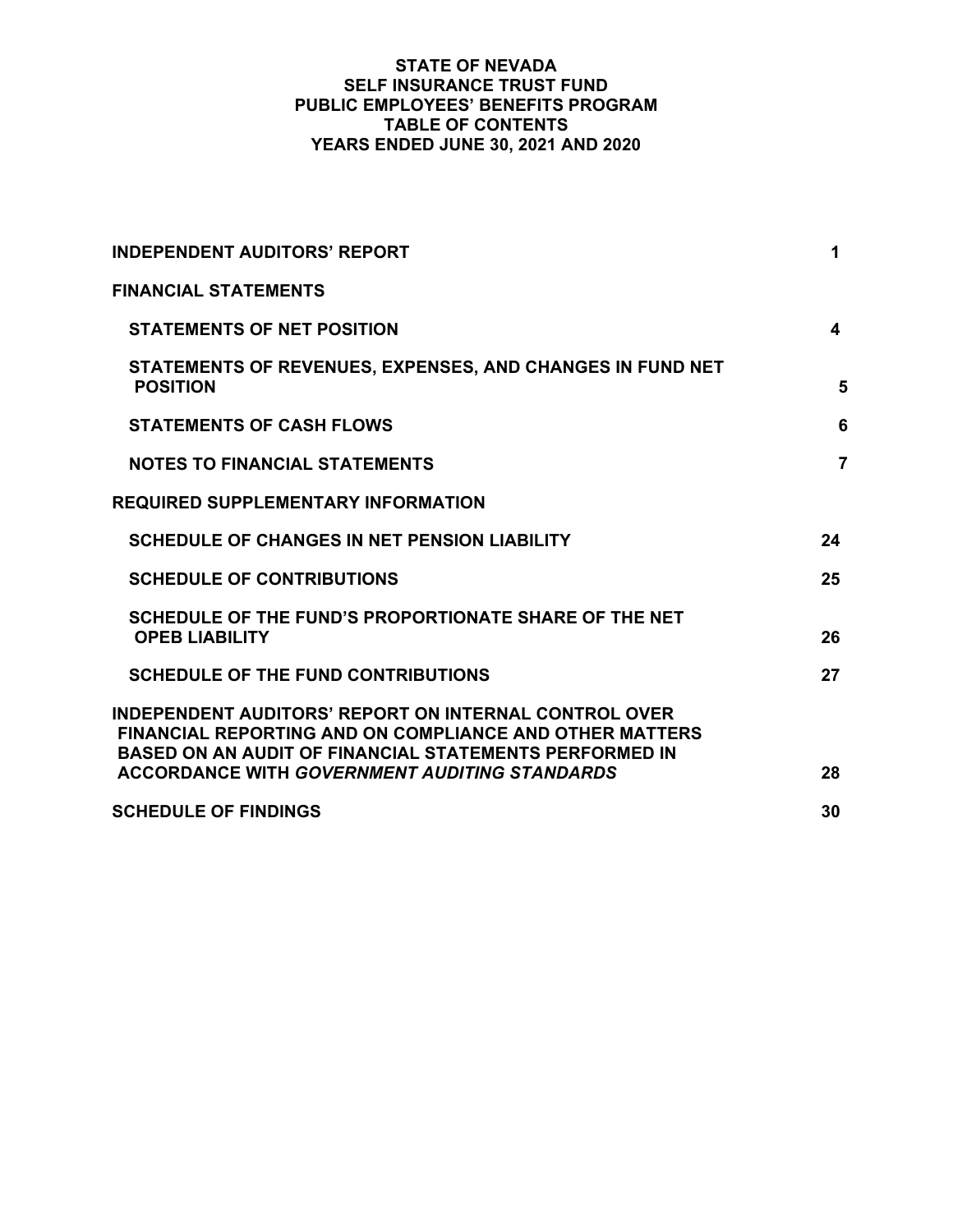

# **INDEPENDENT AUDITORS' REPORT**

Board of the Public Employees' Benefits Program State of Nevada

### **Report on the Financial Statements**

We have audited the accompanying financial statements of Self Insurance Trust Fund, Public Employees' Benefits Program of the State of Nevada, as of June 30, 2021, and the related notes to the financial statements, which collectively comprise the Self Insurance Trust Fund, Public Employees' Benefit Program of the State of Nevada's basic financial statements as listed in the table of contents.

### *Management's Responsibility for the Financial Statements*

Management is responsible for the preparation and fair presentation of these financial statements in accordance with accounting principles generally accepted in the United States of America; this includes the design, implementation, and maintenance of internal control relevant to the preparation and fair presentation of financial statements that are free from material misstatement, whether due to fraud or error.

#### *Auditors' Responsibility*

Our responsibility is to express an opinion on these financial statements based on our audits. We conducted our audits in accordance with auditing standards generally accepted in the United States of America and the standards applicable to financial audits contained in Government Auditing Standards, issued by the Comptroller General of the United States. Those standards require that we plan and perform the audit to obtain reasonable assurance about whether the financial statements are free from material misstatement.

An audit involves performing procedures to obtain audit evidence about the amounts and disclosures in the financial statements. The procedures selected depend on the auditors' judgment, including the assessment of the risks of material misstatement of the financial statements, whether due to fraud or error. In making those risk assessments, the auditor considers internal control relevant to the entity's preparation and fair presentation of the financial statements in order to design audit procedures that are appropriate in the circumstances, but not for the purpose of expressing an opinion on the effectiveness of the entity's internal control. Accordingly, we express no such opinion. An audit also includes evaluating the appropriateness of accounting policies used and the reasonableness of significant accounting estimates made by management, as well as evaluating the overall presentation of the financial statements.

We believe that the audit evidence we have obtained is sufficient and appropriate to provide a basis for our audit opinion.

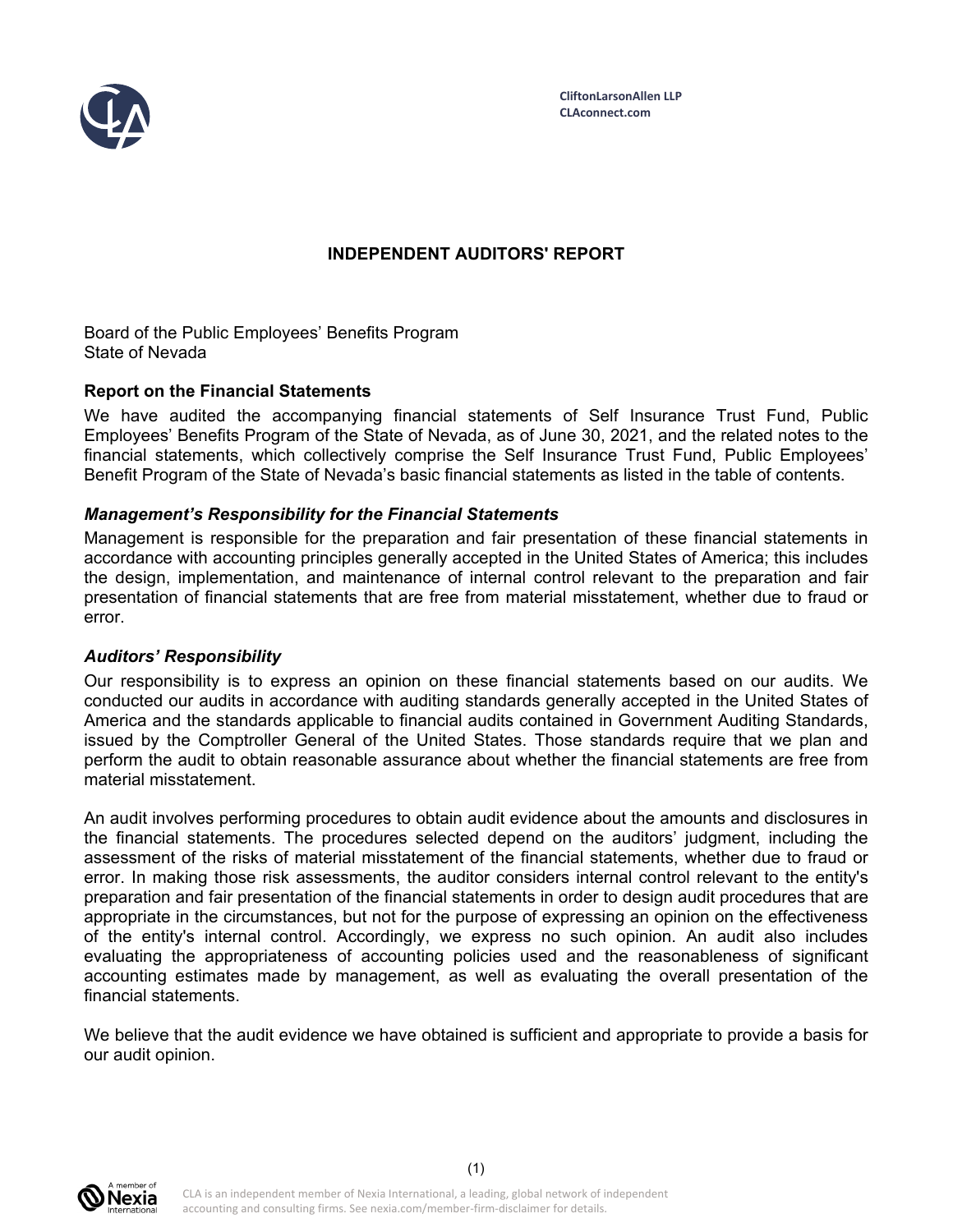# *Opinion*

In our opinion, the financial statements referred to above present fairly, in all material respects, the financial position of Self Insurance Trust Fund, Public Employees' Benefits Program of the State of Nevada as of June 30, 2021, and the changes in net position and cash flows thereof for the years then ended in accordance with accounting principles generally accepted in the United States of America.

## *Emphasis of a Matter*

## *Correction of Error*

As discussed in Note 10 to the financial statements, the entity has restated net position, premium revenue, and accounts receivable. These adjustments were recorded as of July 1, 2020 and for the year ended June 30, 2020. Our opinion is not modified with respect to this matter.

## *Reporting Entity*

As discussed in Note 1, the financial statements of the Self Insurance Trust Fund, Public Employees' Benefits Program of the State of Nevada are intended to present the net position, and changes in net position of the program. They do not purport to, and do not, present fairly the financial position of the State of Nevada, as of June 30, 2021, and the changes in its net position, for the years then ended, in conformity with accounting principles generally accepted in the United States of America. Our opinion is not modified with respect to this matter.

## *Other Matters*

## *Report on Supplementary Information*

Accounting principles generally accepted in the United States of America require that the Schedule of Changes in Pension Liability, Schedule of the Fund's proportionate share of the Net OPEB Liability, and Related Ratios and the Schedule of Contributions on pages 24-27 be presented to supplement the basic financial statements. Such information, although not a part of the basic financial statements, is required by the Governmental Accounting Standards Board who considers it to be an essential part of financial reporting for placing the basic financial statements in an appropriate operational, economic, or historical context. We have applied certain limited procedures to the required supplementary information in accordance with auditing standards generally accepted in the United States of America, which consisted of inquiries of management about the methods of preparing the information and comparing the information for consistency with management's responses to our inquiries, the basic financial statements, and other knowledge we obtained during our audit of the basic financial statements. We do not express an opinion or provide any assurance on the information because the limited procedures do not provide us with sufficient evidence to express an opinion or provide any assurance.

Management has omitted the management's discussion and analysis that accounting principles generally accepted in the United States of America require to be presented to supplement the basic financial statements, Such missing information, although not a part of the basic financial statements, is required by the Governmental Accouning Standards Board who considers it to be an essential part of financial reporting for placing the basic financial statements in an appropriate operational, economic, or historicl context. Our opinion on the basic financial statements is not affected by this missing information.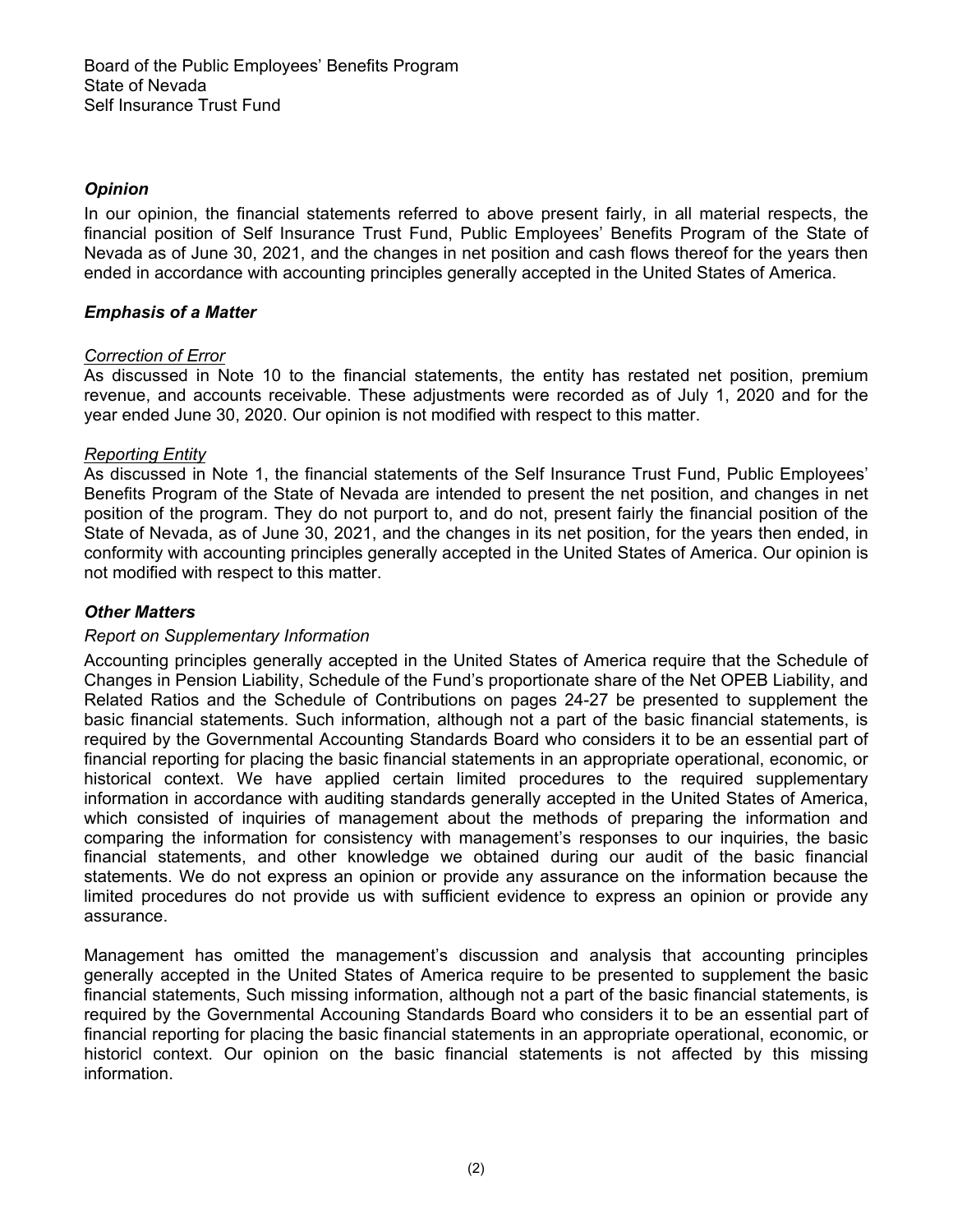### **Comparative Financial Statements**

The financial statements of Self Insurance Trust Fund, Public Employees' Benefits Program of the State of Nevada as of June 30, 2020, were audited by other auditors whose report dated November 16, 2020, expressed an unmodified opinion on those financial statements. As discussed in Note 10 to the financial statements, the Company has adjusted its June 30, 2021 financial statements to correct an error in accounting for premium receivables and revenues not correctly reported as of June 30, 2020. The other auditors reported on the financial statements before the correction.

As part of our audit of the 2021 financial statements, we also audited the adjustments to the 2020 financial statements to correct the error described above in accounting as described in Note 10. In our opinion, such adjustments are appropriate and have been properly applied. We were not engaged to audit, review, or apply any procedures to Self Insurance Trust Fund, Public Employees' Benefits Program of the State of Nevada's 2020 financial statements other than with respect to the adjustments and, accordingly, we do not express an opinion or any other form of assurance on the 2020 financial statements as a whole.

## **Other Reporting Required by** *Government Auditing Standards*

In accordance with *Government Auditing Standards*, we have also issued our February 22, 2022, on our consideration of the Self Insurance Trust Fund, Public Employees' Benefits Program of the State of Nevada's internal control over financial reporting and on our tests of its compliance with certain provisions of laws, regulations, contracts, and grant agreements and other matters. The purpose of that report is solely to describe the scope of our testing of internal control over financial reporting and compliance and the results of that testing, and not to provide an opinion on the effectiveness of Self Insurance Trust Fund, Public Employees' Benefits Program of the State of Nevada's internal control over financial reporting or on compliance. That report is an integral part of an audit performed in accordance with *Government Auditing Standards* in considering Self Insurance Trust Fund, Public Employees' Benefits Program of the State of Nevada's internal control over financial reporting and compliance.

Viifton Larson Allen LLP

**CliftonLarsonAllen LLP** 

Broomfield, CO February 22, 2022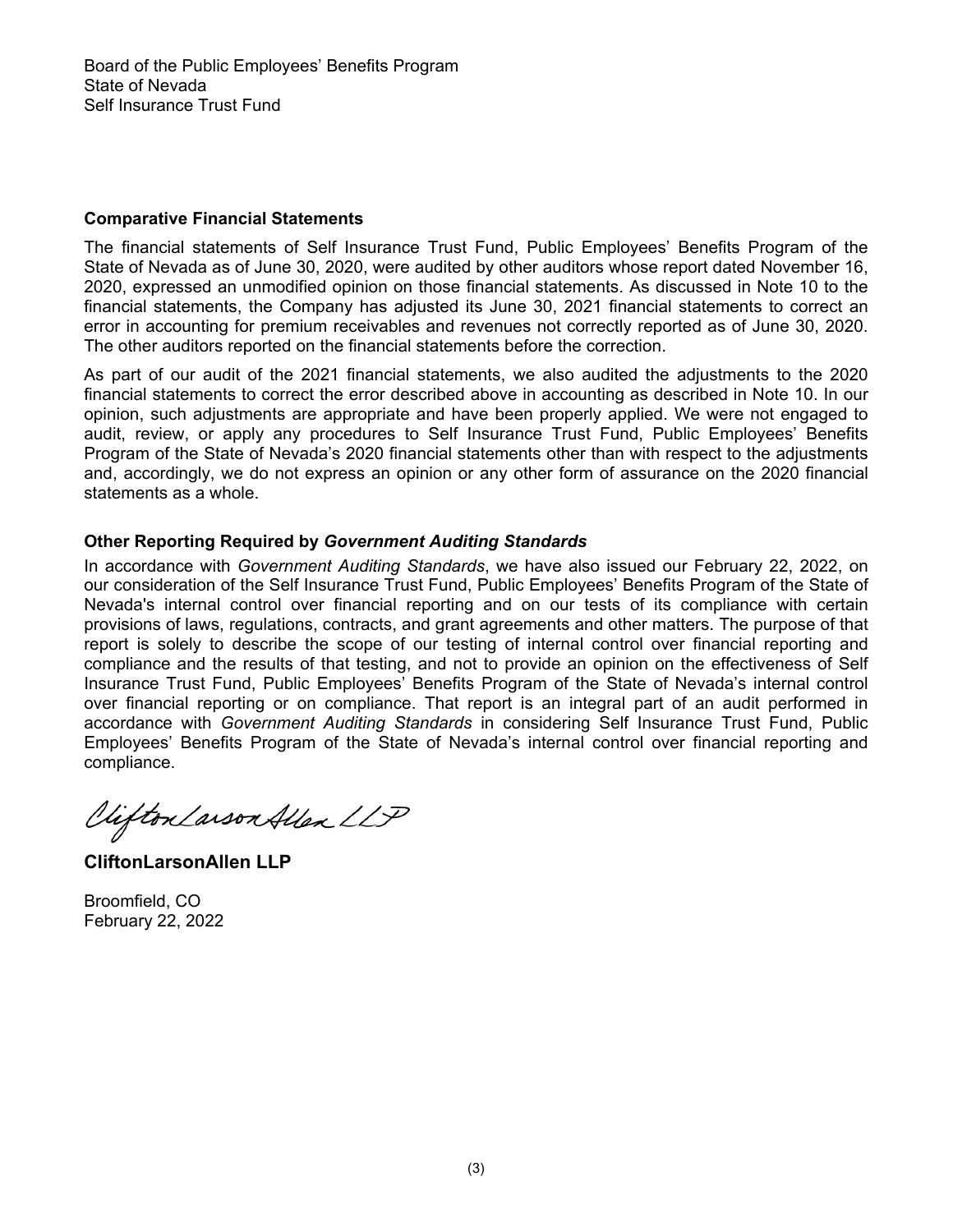### **STATE OF NEVADA SELF INSURANCE TRUST FUND PUBLIC EMPLOYEES' BENEFITS PROGRAM STATEMENTS OF NET POSITION JUNE 30, 2021 AND 2020**

| <b>ASSETS</b><br><b>CURRENT ASSETS</b><br>\$<br>Cash and Cash Equivalents<br>158,708,980<br>\$<br>159,637,188<br>Prepaid Insurance<br>3,519<br>3,202<br>Receivables<br>Accounts Receivables, Net<br>8,239,150<br>6,055,621<br>Intergovernmental Receivable<br>1,379,196<br>4,854,166<br>Due From Other Funds<br>445,439<br>1,441,984<br>Due From Fiduciary Funds<br>12,100,467<br>11,699,729<br>Due From Component, Units, Net<br>37,153<br>4,567<br>184,388,874<br>180,221,487<br><b>Total Current Assets</b><br><b>CAPITAL ASSETS</b><br>268,533<br>461,025<br>Property and Equipment<br>Less Accumulated Depreciation<br>(257, 895)<br>(435, 940)<br>Total Capital Assets (Net of Accumulated Depreciation)<br>10,638<br>25,085<br>184,399,512<br><b>Total Assets</b><br>180,246,572<br>DEFERRED OUTFLOWS OF RESOURCES<br><b>Pension Related Amounts</b><br>560,665<br>663,273<br><b>OPEB Related Amounts</b><br>162,413<br>69,742<br>733,015<br>723,078<br>Total Deferred Outflows of Resources<br><b>LIABILITIES AND NET ASSETS</b><br><b>CURRENT LIABILITIES</b><br><b>Bank Overdraft</b><br>3,428,332<br>2,210,420<br>Accounts Payable<br>1,579,156<br>1,409,272<br><b>Accrued Payroll and Related Benefits</b><br>98,393<br>101,608<br>Due to Other Funds<br>54,100<br>20,435<br><b>Unearned Revenue</b><br>3,483,494<br>3,489,755<br><b>Compensated Absences</b><br>183,415<br>156,804<br>Reserve for Losses<br>83,584,731<br>89,702,313<br>91,196,924<br><b>Total Current Liabilities</b><br>98,305,304<br><b>NONCURRENT LIABILITIES</b><br>67,169<br>38,259<br><b>Compensated Absences</b><br>Net Pension Liability<br>3,537,451<br>3,833,649<br>Net OPEB Liability<br>1,405,629<br>1,301,204<br><b>Total Noncurrent Liabilities</b><br>5,010,249<br>5,173,112<br><b>Total Liabilities</b><br>103,478,416<br>96,207,173<br>DEFERRED INFLOWS OF RESOURCES<br><b>Pension Related Amounts</b><br>216,072<br>362,280<br><b>OPEB Related Amounts</b><br>99,825<br>79,050<br><b>Total Deferred Inflows of Resources</b><br>315,897<br>441,330<br><b>NET POSITION</b><br><b>Investment in Capital Assets</b><br>10,638<br>25,085<br>Restricted Expendable - Losses<br>88,588,882<br>77,034,756<br><b>Total Net Position (Restated)</b><br>88,599,520<br>\$<br>\$ |  |  | 2021 | 2020 (Restated) |            |
|----------------------------------------------------------------------------------------------------------------------------------------------------------------------------------------------------------------------------------------------------------------------------------------------------------------------------------------------------------------------------------------------------------------------------------------------------------------------------------------------------------------------------------------------------------------------------------------------------------------------------------------------------------------------------------------------------------------------------------------------------------------------------------------------------------------------------------------------------------------------------------------------------------------------------------------------------------------------------------------------------------------------------------------------------------------------------------------------------------------------------------------------------------------------------------------------------------------------------------------------------------------------------------------------------------------------------------------------------------------------------------------------------------------------------------------------------------------------------------------------------------------------------------------------------------------------------------------------------------------------------------------------------------------------------------------------------------------------------------------------------------------------------------------------------------------------------------------------------------------------------------------------------------------------------------------------------------------------------------------------------------------------------------------------------------------------------------------------------------------------------------------------------------------------------------------------------------------------------------------------------------------------|--|--|------|-----------------|------------|
|                                                                                                                                                                                                                                                                                                                                                                                                                                                                                                                                                                                                                                                                                                                                                                                                                                                                                                                                                                                                                                                                                                                                                                                                                                                                                                                                                                                                                                                                                                                                                                                                                                                                                                                                                                                                                                                                                                                                                                                                                                                                                                                                                                                                                                                                      |  |  |      |                 |            |
|                                                                                                                                                                                                                                                                                                                                                                                                                                                                                                                                                                                                                                                                                                                                                                                                                                                                                                                                                                                                                                                                                                                                                                                                                                                                                                                                                                                                                                                                                                                                                                                                                                                                                                                                                                                                                                                                                                                                                                                                                                                                                                                                                                                                                                                                      |  |  |      |                 |            |
|                                                                                                                                                                                                                                                                                                                                                                                                                                                                                                                                                                                                                                                                                                                                                                                                                                                                                                                                                                                                                                                                                                                                                                                                                                                                                                                                                                                                                                                                                                                                                                                                                                                                                                                                                                                                                                                                                                                                                                                                                                                                                                                                                                                                                                                                      |  |  |      |                 |            |
|                                                                                                                                                                                                                                                                                                                                                                                                                                                                                                                                                                                                                                                                                                                                                                                                                                                                                                                                                                                                                                                                                                                                                                                                                                                                                                                                                                                                                                                                                                                                                                                                                                                                                                                                                                                                                                                                                                                                                                                                                                                                                                                                                                                                                                                                      |  |  |      |                 |            |
|                                                                                                                                                                                                                                                                                                                                                                                                                                                                                                                                                                                                                                                                                                                                                                                                                                                                                                                                                                                                                                                                                                                                                                                                                                                                                                                                                                                                                                                                                                                                                                                                                                                                                                                                                                                                                                                                                                                                                                                                                                                                                                                                                                                                                                                                      |  |  |      |                 |            |
|                                                                                                                                                                                                                                                                                                                                                                                                                                                                                                                                                                                                                                                                                                                                                                                                                                                                                                                                                                                                                                                                                                                                                                                                                                                                                                                                                                                                                                                                                                                                                                                                                                                                                                                                                                                                                                                                                                                                                                                                                                                                                                                                                                                                                                                                      |  |  |      |                 |            |
|                                                                                                                                                                                                                                                                                                                                                                                                                                                                                                                                                                                                                                                                                                                                                                                                                                                                                                                                                                                                                                                                                                                                                                                                                                                                                                                                                                                                                                                                                                                                                                                                                                                                                                                                                                                                                                                                                                                                                                                                                                                                                                                                                                                                                                                                      |  |  |      |                 |            |
|                                                                                                                                                                                                                                                                                                                                                                                                                                                                                                                                                                                                                                                                                                                                                                                                                                                                                                                                                                                                                                                                                                                                                                                                                                                                                                                                                                                                                                                                                                                                                                                                                                                                                                                                                                                                                                                                                                                                                                                                                                                                                                                                                                                                                                                                      |  |  |      |                 |            |
|                                                                                                                                                                                                                                                                                                                                                                                                                                                                                                                                                                                                                                                                                                                                                                                                                                                                                                                                                                                                                                                                                                                                                                                                                                                                                                                                                                                                                                                                                                                                                                                                                                                                                                                                                                                                                                                                                                                                                                                                                                                                                                                                                                                                                                                                      |  |  |      |                 |            |
|                                                                                                                                                                                                                                                                                                                                                                                                                                                                                                                                                                                                                                                                                                                                                                                                                                                                                                                                                                                                                                                                                                                                                                                                                                                                                                                                                                                                                                                                                                                                                                                                                                                                                                                                                                                                                                                                                                                                                                                                                                                                                                                                                                                                                                                                      |  |  |      |                 |            |
|                                                                                                                                                                                                                                                                                                                                                                                                                                                                                                                                                                                                                                                                                                                                                                                                                                                                                                                                                                                                                                                                                                                                                                                                                                                                                                                                                                                                                                                                                                                                                                                                                                                                                                                                                                                                                                                                                                                                                                                                                                                                                                                                                                                                                                                                      |  |  |      |                 |            |
|                                                                                                                                                                                                                                                                                                                                                                                                                                                                                                                                                                                                                                                                                                                                                                                                                                                                                                                                                                                                                                                                                                                                                                                                                                                                                                                                                                                                                                                                                                                                                                                                                                                                                                                                                                                                                                                                                                                                                                                                                                                                                                                                                                                                                                                                      |  |  |      |                 |            |
|                                                                                                                                                                                                                                                                                                                                                                                                                                                                                                                                                                                                                                                                                                                                                                                                                                                                                                                                                                                                                                                                                                                                                                                                                                                                                                                                                                                                                                                                                                                                                                                                                                                                                                                                                                                                                                                                                                                                                                                                                                                                                                                                                                                                                                                                      |  |  |      |                 |            |
|                                                                                                                                                                                                                                                                                                                                                                                                                                                                                                                                                                                                                                                                                                                                                                                                                                                                                                                                                                                                                                                                                                                                                                                                                                                                                                                                                                                                                                                                                                                                                                                                                                                                                                                                                                                                                                                                                                                                                                                                                                                                                                                                                                                                                                                                      |  |  |      |                 |            |
|                                                                                                                                                                                                                                                                                                                                                                                                                                                                                                                                                                                                                                                                                                                                                                                                                                                                                                                                                                                                                                                                                                                                                                                                                                                                                                                                                                                                                                                                                                                                                                                                                                                                                                                                                                                                                                                                                                                                                                                                                                                                                                                                                                                                                                                                      |  |  |      |                 |            |
|                                                                                                                                                                                                                                                                                                                                                                                                                                                                                                                                                                                                                                                                                                                                                                                                                                                                                                                                                                                                                                                                                                                                                                                                                                                                                                                                                                                                                                                                                                                                                                                                                                                                                                                                                                                                                                                                                                                                                                                                                                                                                                                                                                                                                                                                      |  |  |      |                 |            |
|                                                                                                                                                                                                                                                                                                                                                                                                                                                                                                                                                                                                                                                                                                                                                                                                                                                                                                                                                                                                                                                                                                                                                                                                                                                                                                                                                                                                                                                                                                                                                                                                                                                                                                                                                                                                                                                                                                                                                                                                                                                                                                                                                                                                                                                                      |  |  |      |                 |            |
|                                                                                                                                                                                                                                                                                                                                                                                                                                                                                                                                                                                                                                                                                                                                                                                                                                                                                                                                                                                                                                                                                                                                                                                                                                                                                                                                                                                                                                                                                                                                                                                                                                                                                                                                                                                                                                                                                                                                                                                                                                                                                                                                                                                                                                                                      |  |  |      |                 |            |
|                                                                                                                                                                                                                                                                                                                                                                                                                                                                                                                                                                                                                                                                                                                                                                                                                                                                                                                                                                                                                                                                                                                                                                                                                                                                                                                                                                                                                                                                                                                                                                                                                                                                                                                                                                                                                                                                                                                                                                                                                                                                                                                                                                                                                                                                      |  |  |      |                 |            |
|                                                                                                                                                                                                                                                                                                                                                                                                                                                                                                                                                                                                                                                                                                                                                                                                                                                                                                                                                                                                                                                                                                                                                                                                                                                                                                                                                                                                                                                                                                                                                                                                                                                                                                                                                                                                                                                                                                                                                                                                                                                                                                                                                                                                                                                                      |  |  |      |                 |            |
|                                                                                                                                                                                                                                                                                                                                                                                                                                                                                                                                                                                                                                                                                                                                                                                                                                                                                                                                                                                                                                                                                                                                                                                                                                                                                                                                                                                                                                                                                                                                                                                                                                                                                                                                                                                                                                                                                                                                                                                                                                                                                                                                                                                                                                                                      |  |  |      |                 |            |
|                                                                                                                                                                                                                                                                                                                                                                                                                                                                                                                                                                                                                                                                                                                                                                                                                                                                                                                                                                                                                                                                                                                                                                                                                                                                                                                                                                                                                                                                                                                                                                                                                                                                                                                                                                                                                                                                                                                                                                                                                                                                                                                                                                                                                                                                      |  |  |      |                 |            |
|                                                                                                                                                                                                                                                                                                                                                                                                                                                                                                                                                                                                                                                                                                                                                                                                                                                                                                                                                                                                                                                                                                                                                                                                                                                                                                                                                                                                                                                                                                                                                                                                                                                                                                                                                                                                                                                                                                                                                                                                                                                                                                                                                                                                                                                                      |  |  |      |                 |            |
|                                                                                                                                                                                                                                                                                                                                                                                                                                                                                                                                                                                                                                                                                                                                                                                                                                                                                                                                                                                                                                                                                                                                                                                                                                                                                                                                                                                                                                                                                                                                                                                                                                                                                                                                                                                                                                                                                                                                                                                                                                                                                                                                                                                                                                                                      |  |  |      |                 |            |
|                                                                                                                                                                                                                                                                                                                                                                                                                                                                                                                                                                                                                                                                                                                                                                                                                                                                                                                                                                                                                                                                                                                                                                                                                                                                                                                                                                                                                                                                                                                                                                                                                                                                                                                                                                                                                                                                                                                                                                                                                                                                                                                                                                                                                                                                      |  |  |      |                 |            |
|                                                                                                                                                                                                                                                                                                                                                                                                                                                                                                                                                                                                                                                                                                                                                                                                                                                                                                                                                                                                                                                                                                                                                                                                                                                                                                                                                                                                                                                                                                                                                                                                                                                                                                                                                                                                                                                                                                                                                                                                                                                                                                                                                                                                                                                                      |  |  |      |                 |            |
|                                                                                                                                                                                                                                                                                                                                                                                                                                                                                                                                                                                                                                                                                                                                                                                                                                                                                                                                                                                                                                                                                                                                                                                                                                                                                                                                                                                                                                                                                                                                                                                                                                                                                                                                                                                                                                                                                                                                                                                                                                                                                                                                                                                                                                                                      |  |  |      |                 |            |
|                                                                                                                                                                                                                                                                                                                                                                                                                                                                                                                                                                                                                                                                                                                                                                                                                                                                                                                                                                                                                                                                                                                                                                                                                                                                                                                                                                                                                                                                                                                                                                                                                                                                                                                                                                                                                                                                                                                                                                                                                                                                                                                                                                                                                                                                      |  |  |      |                 |            |
|                                                                                                                                                                                                                                                                                                                                                                                                                                                                                                                                                                                                                                                                                                                                                                                                                                                                                                                                                                                                                                                                                                                                                                                                                                                                                                                                                                                                                                                                                                                                                                                                                                                                                                                                                                                                                                                                                                                                                                                                                                                                                                                                                                                                                                                                      |  |  |      |                 |            |
|                                                                                                                                                                                                                                                                                                                                                                                                                                                                                                                                                                                                                                                                                                                                                                                                                                                                                                                                                                                                                                                                                                                                                                                                                                                                                                                                                                                                                                                                                                                                                                                                                                                                                                                                                                                                                                                                                                                                                                                                                                                                                                                                                                                                                                                                      |  |  |      |                 |            |
|                                                                                                                                                                                                                                                                                                                                                                                                                                                                                                                                                                                                                                                                                                                                                                                                                                                                                                                                                                                                                                                                                                                                                                                                                                                                                                                                                                                                                                                                                                                                                                                                                                                                                                                                                                                                                                                                                                                                                                                                                                                                                                                                                                                                                                                                      |  |  |      |                 |            |
|                                                                                                                                                                                                                                                                                                                                                                                                                                                                                                                                                                                                                                                                                                                                                                                                                                                                                                                                                                                                                                                                                                                                                                                                                                                                                                                                                                                                                                                                                                                                                                                                                                                                                                                                                                                                                                                                                                                                                                                                                                                                                                                                                                                                                                                                      |  |  |      |                 |            |
|                                                                                                                                                                                                                                                                                                                                                                                                                                                                                                                                                                                                                                                                                                                                                                                                                                                                                                                                                                                                                                                                                                                                                                                                                                                                                                                                                                                                                                                                                                                                                                                                                                                                                                                                                                                                                                                                                                                                                                                                                                                                                                                                                                                                                                                                      |  |  |      |                 |            |
|                                                                                                                                                                                                                                                                                                                                                                                                                                                                                                                                                                                                                                                                                                                                                                                                                                                                                                                                                                                                                                                                                                                                                                                                                                                                                                                                                                                                                                                                                                                                                                                                                                                                                                                                                                                                                                                                                                                                                                                                                                                                                                                                                                                                                                                                      |  |  |      |                 |            |
|                                                                                                                                                                                                                                                                                                                                                                                                                                                                                                                                                                                                                                                                                                                                                                                                                                                                                                                                                                                                                                                                                                                                                                                                                                                                                                                                                                                                                                                                                                                                                                                                                                                                                                                                                                                                                                                                                                                                                                                                                                                                                                                                                                                                                                                                      |  |  |      |                 |            |
|                                                                                                                                                                                                                                                                                                                                                                                                                                                                                                                                                                                                                                                                                                                                                                                                                                                                                                                                                                                                                                                                                                                                                                                                                                                                                                                                                                                                                                                                                                                                                                                                                                                                                                                                                                                                                                                                                                                                                                                                                                                                                                                                                                                                                                                                      |  |  |      |                 |            |
|                                                                                                                                                                                                                                                                                                                                                                                                                                                                                                                                                                                                                                                                                                                                                                                                                                                                                                                                                                                                                                                                                                                                                                                                                                                                                                                                                                                                                                                                                                                                                                                                                                                                                                                                                                                                                                                                                                                                                                                                                                                                                                                                                                                                                                                                      |  |  |      |                 |            |
|                                                                                                                                                                                                                                                                                                                                                                                                                                                                                                                                                                                                                                                                                                                                                                                                                                                                                                                                                                                                                                                                                                                                                                                                                                                                                                                                                                                                                                                                                                                                                                                                                                                                                                                                                                                                                                                                                                                                                                                                                                                                                                                                                                                                                                                                      |  |  |      |                 |            |
|                                                                                                                                                                                                                                                                                                                                                                                                                                                                                                                                                                                                                                                                                                                                                                                                                                                                                                                                                                                                                                                                                                                                                                                                                                                                                                                                                                                                                                                                                                                                                                                                                                                                                                                                                                                                                                                                                                                                                                                                                                                                                                                                                                                                                                                                      |  |  |      |                 |            |
|                                                                                                                                                                                                                                                                                                                                                                                                                                                                                                                                                                                                                                                                                                                                                                                                                                                                                                                                                                                                                                                                                                                                                                                                                                                                                                                                                                                                                                                                                                                                                                                                                                                                                                                                                                                                                                                                                                                                                                                                                                                                                                                                                                                                                                                                      |  |  |      |                 |            |
|                                                                                                                                                                                                                                                                                                                                                                                                                                                                                                                                                                                                                                                                                                                                                                                                                                                                                                                                                                                                                                                                                                                                                                                                                                                                                                                                                                                                                                                                                                                                                                                                                                                                                                                                                                                                                                                                                                                                                                                                                                                                                                                                                                                                                                                                      |  |  |      |                 |            |
|                                                                                                                                                                                                                                                                                                                                                                                                                                                                                                                                                                                                                                                                                                                                                                                                                                                                                                                                                                                                                                                                                                                                                                                                                                                                                                                                                                                                                                                                                                                                                                                                                                                                                                                                                                                                                                                                                                                                                                                                                                                                                                                                                                                                                                                                      |  |  |      |                 |            |
|                                                                                                                                                                                                                                                                                                                                                                                                                                                                                                                                                                                                                                                                                                                                                                                                                                                                                                                                                                                                                                                                                                                                                                                                                                                                                                                                                                                                                                                                                                                                                                                                                                                                                                                                                                                                                                                                                                                                                                                                                                                                                                                                                                                                                                                                      |  |  |      |                 |            |
|                                                                                                                                                                                                                                                                                                                                                                                                                                                                                                                                                                                                                                                                                                                                                                                                                                                                                                                                                                                                                                                                                                                                                                                                                                                                                                                                                                                                                                                                                                                                                                                                                                                                                                                                                                                                                                                                                                                                                                                                                                                                                                                                                                                                                                                                      |  |  |      |                 |            |
|                                                                                                                                                                                                                                                                                                                                                                                                                                                                                                                                                                                                                                                                                                                                                                                                                                                                                                                                                                                                                                                                                                                                                                                                                                                                                                                                                                                                                                                                                                                                                                                                                                                                                                                                                                                                                                                                                                                                                                                                                                                                                                                                                                                                                                                                      |  |  |      |                 |            |
|                                                                                                                                                                                                                                                                                                                                                                                                                                                                                                                                                                                                                                                                                                                                                                                                                                                                                                                                                                                                                                                                                                                                                                                                                                                                                                                                                                                                                                                                                                                                                                                                                                                                                                                                                                                                                                                                                                                                                                                                                                                                                                                                                                                                                                                                      |  |  |      |                 | 77,059,841 |

*See accompanying Notes to Financial Statements.*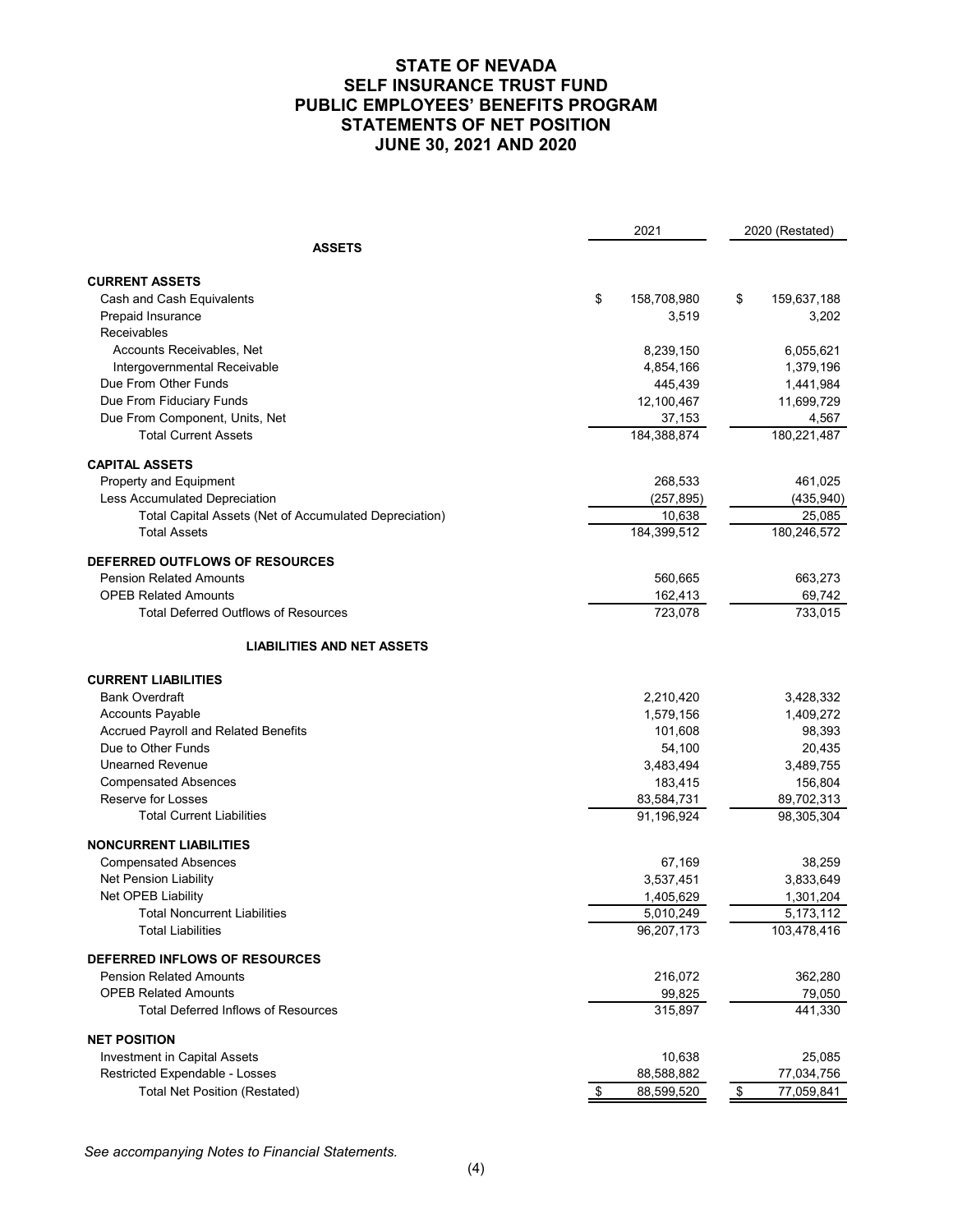### **STATE OF NEVADA SELF INSURANCE TRUST FUND PUBLIC EMPLOYEES' BENEFITS PROGRAM STATEMENTS OF REVENUES, EXPENDITURES, AND CHANGES IN FUND NET POSITION YEARS ENDED JUNE 30, 2021 AND 2020**

|                                                      | 2021             | 2020 (Restated)  |
|------------------------------------------------------|------------------|------------------|
| <b>OPERATING REVENUES</b>                            |                  |                  |
| <b>Insurance Premiums</b>                            | \$371,045,254    | \$383,589,858    |
| Other                                                | 3,683            | 5,520            |
| <b>Total Operating Revenues</b>                      | 371,048,937      | 383,595,378      |
| <b>OPERATING EXPENSES</b>                            |                  |                  |
| <b>Salaries and Benefits</b>                         | 2,161,431        | 2,793,277        |
| Operating                                            | 3,073,204        | 2,356,630        |
| <b>Claims Expense</b>                                | 300,583,601      | 303,888,916      |
| Depreciation                                         | 14,447           | 40,542           |
| Insurance Premiums and Contractual Obligations       | 62,625,892       | 59,748,805       |
| <b>Total Operating Expenses</b>                      | 368,458,575      | 368,828,170      |
| <b>OPERATING INCOME (LOSS)</b>                       | 2,590,362        | 14,767,208       |
| <b>NONOPERATING REVENUES (EXPENSES)</b>              |                  |                  |
| Intergovernmental Revenue                            | 9,467,584        | 408,891          |
| Investment Income (Expense)                          | (1, 341, 413)    | 1,407,557        |
| Interest Income (Expense)                            | 823,146          | 2,343,660        |
| <b>Total Nonoperating Revenues</b>                   | 8,949,317        | 4,160,108        |
| Income Before Transfers                              | 11,539,679       | 18,927,316       |
| <b>CHANGE IN NET POSITION</b>                        | 11,539,679       | 18,927,316       |
| Net Position - Beginning of Year (Restated for 2021) | 77,059,841       | 58,132,525       |
| <b>NET POSITION - END OF YEAR</b>                    | 88,599,520<br>\$ | 77,059,841<br>\$ |

*See accompanying Notes to Financial Statements.*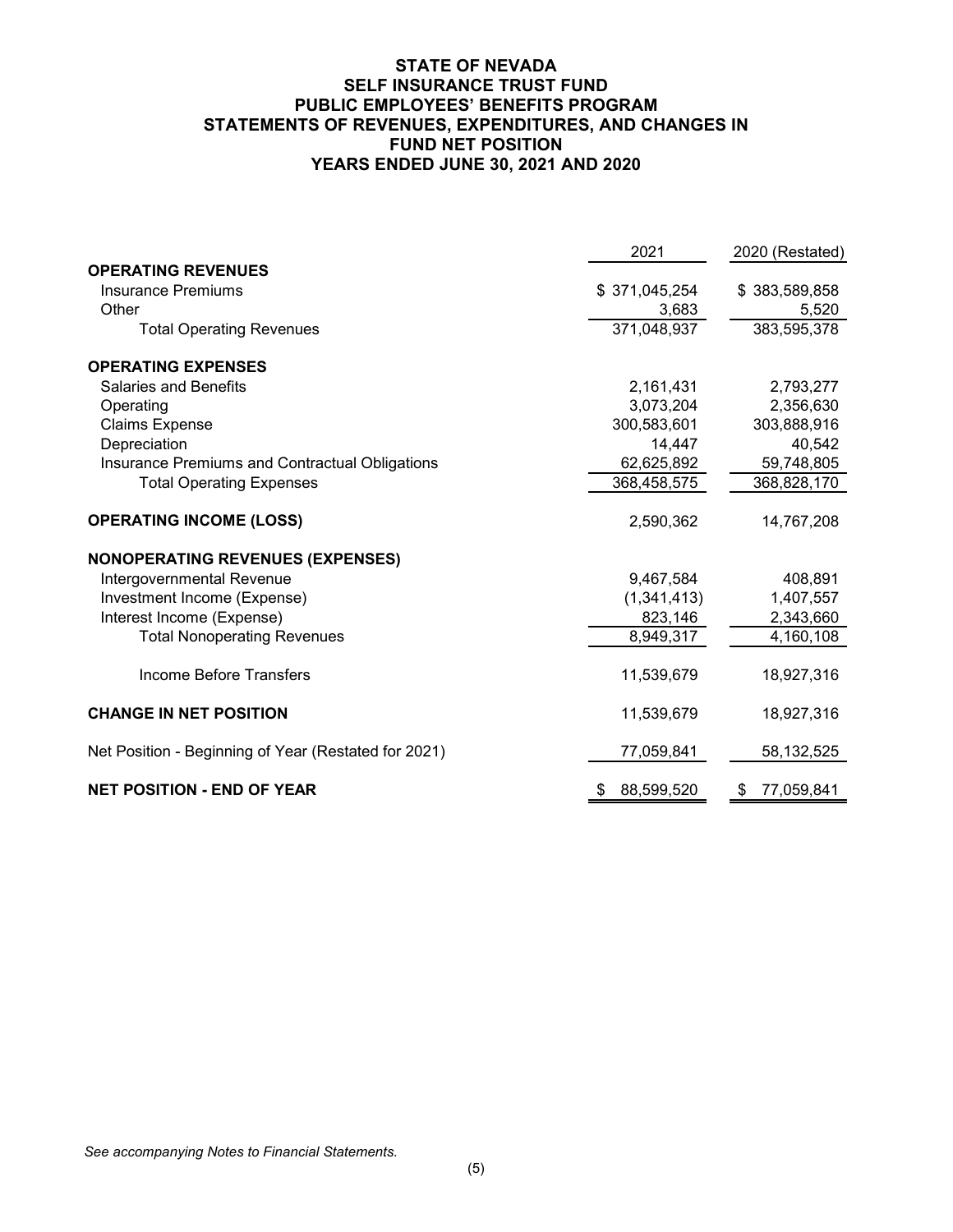|                                                                                              | 2021                  | 2020 (Restated)             |
|----------------------------------------------------------------------------------------------|-----------------------|-----------------------------|
|                                                                                              |                       |                             |
| <b>CASH FLOWS FROM OPERATING ACTIVITIES</b>                                                  |                       |                             |
| Receipts From Customers and Users                                                            | 269,103,073<br>\$     | \$<br>297,335,333           |
| <b>Receipts From Component Units</b>                                                         | 99,723,488            | 85,972,472                  |
| Payments to Suppliers, Other Governments and Beneficiaries                                   | (373, 438, 687)       | (381, 262, 135)             |
| Payments to Employees                                                                        | (2,419,901)           | (2,592,613)                 |
| Net Cash Provided (Used) by Operating Activities                                             | (7,032,027)           | (546, 943)                  |
| <b>CASH FLOWS FROM NON-CAPITAL AND RELATED FINANCING ACTIVITIES</b>                          |                       |                             |
| <b>Grants Received</b>                                                                       | 5,992,614             |                             |
| Change in Due From Other Funds                                                               | 629,472               |                             |
| Net Cash Provided (Used) by Non-Capital and Financing Activities                             | 6,622,086             |                             |
| CASH FLOWS FROM CAPITAL AND RELATED FINANCING ACTIVITIES                                     |                       |                             |
| Purchase of Capital Assets                                                                   |                       | (10, 678)                   |
| Net Cash Provided (Used) by Financing Activities                                             |                       | (10, 678)                   |
| <b>CASH FLOWS FROM INVESTING ACTIVITIES</b>                                                  |                       |                             |
| Interest on Investments                                                                      | (518, 267)            | 4,286,191                   |
| Net Cash Provided (Used) by Investing Activities                                             | (518, 267)            | 4,286,191                   |
|                                                                                              |                       |                             |
| Net Increase (Decrease) in Cash and Cash Equivalents                                         | (928, 208)            | 3,728,570                   |
| <b>CASH - BEGINNING OF YEAR</b>                                                              | 159,637,188           | 155,908,618                 |
|                                                                                              |                       |                             |
| <b>CASH - END OF YEAR</b>                                                                    | 158,708,980<br>\$     | 159,637,188<br>\$           |
| RECONCILIATION OF OPERATING INCOME (LOSS) TO<br><b>NET CASH USED BY OPERATING ACTIVITIES</b> |                       |                             |
| Operating Income                                                                             | 2,590,362             | 14,767,208                  |
|                                                                                              |                       |                             |
| Adjustments to Reconcile Operating Income to Net Cash                                        |                       |                             |
| Provided (Used) by Operating Activities                                                      |                       |                             |
| Depreciation                                                                                 | 14,447                | 40,542                      |
| Allowance for Doubtful Accounts                                                              | (107, 470)            | 3,595                       |
| Changes in Assets and Liabilities                                                            |                       |                             |
| (Increase) Decrease in Receivables                                                           | (2, 108, 645)         | (6,935,464)                 |
| (Increase) Decrease in Prepaid Expenses                                                      | (317)                 | 409                         |
| (Increase) Decrease in Deferred Outflows - Pension                                           | 102,608               | (21, 449)                   |
| (Increase) Decrease in Deferred Outflows - OPEB                                              | (92, 671)             | (25, 474)                   |
| Increase (Decrease) in Payables and Accruals                                                 | (7, 106, 874)         | (8,462,288)                 |
| Increase (Decrease) in Unearned Revenue                                                      | (6, 261)              | (173, 143)                  |
| Increase (Decrease) in Net Pension Obligation                                                | (296, 198)            | 286,410                     |
| Increase (Decrease) in Net OPEB Liability                                                    | 104,425               | (116, 303)                  |
| Increase (Decrease) in Deferred Inflows - Pension                                            | (146, 208)            | 105,011                     |
| Increase (Decrease) in Deferred Inflows - OPEB<br><b>Total Adjustments</b>                   | 20,775<br>(9,622,389) | (15, 997)<br>(15, 314, 151) |
| Net Cash Provided (Used) by Operating Activities                                             | (7,032,027)<br>\$     | \$<br>(546, 943)            |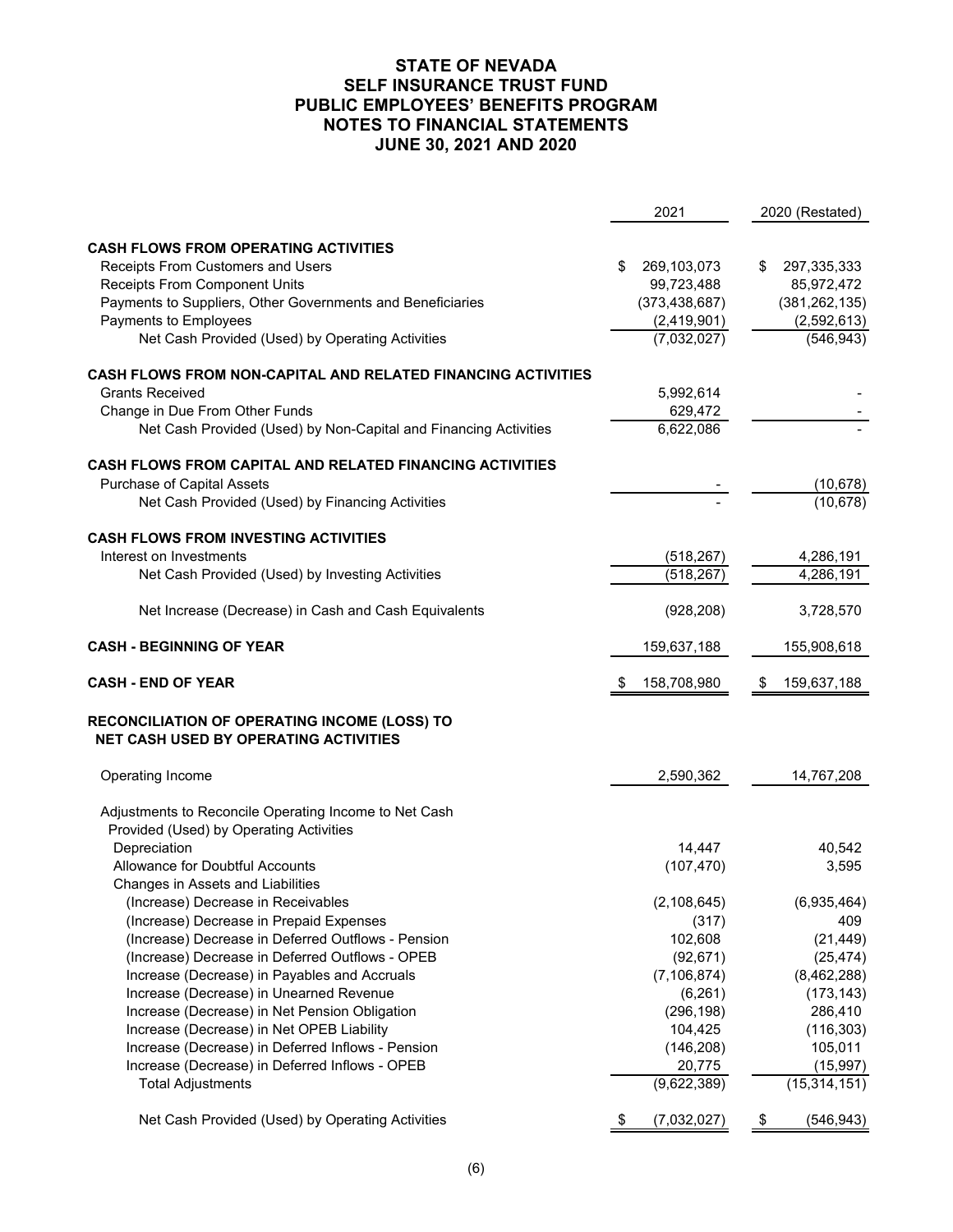## **NOTE 1 SUMMARY OF SIGNIFICANT ACCOUNTING POLICIES**

The financial statements of the Self Insurance Trust Fund, Public Employees' Benefits Program ("PEBP") of the State of Nevada ("Self Insurance Trust Fund") have been prepared in conformity with accounting principles generally accepted in the United States of America (USGAAP) as applied to governmental units. The Governmental Accounting Standards Board (GASB) is the accepted standard-setting body for establishing governmental accounting and financial reporting principles. A summary of the Self Insurance Trust Fund's significant accounting policies applied in the preparation of the accompanying financial statements is presented below.

### **Plan Description**

The Self Insurance Trust Fund was created in 1983 by the Nevada Legislature to administer group health, life and disability insurance for covered employees, both active and retired, of the State, and certain other participating public employers within the State of Nevada. All public employers in the State are eligible to participate in the activities of the Self Insurance Trust Fund and currently, in addition to the State, there were four public employers participating at June 30, 2021 whose employees are covered under the plan. Additionally, all retirees of public employers contracted with PEBP to provide coverage to their employees are eligible to join the program subsequent to their retirement. Public employers are required to subsidize their retirees who participate in the plan in the same manner the State subsidizes its retirees. Currently, the State, the Nevada System of Higher Education and 165 public employers within the State of Nevada are billed for retiree subsidies. The Self Insurance Trust Fund provides medical, dental, vision, long-term disability, mental health, substance abuse, and life insurance benefits. The Self Insurance Trust Fund is overseen by the Public Employees' Benefits Program Board. The Board is composed of ten members, nine members appointed by the Governor, and the Director of the Department of Administration or their designee.

The Self Insurance Trust Fund is self-insured for medical, dental, vision, mental health and substance abuse benefits and also offers fully insured HMO products. Long-term disability and life insurance benefits are fully insured by outside carriers. For the self-insured benefits, rate-setting policies have been established after consultation with an actuary. The participating public employers, with the exception of the State, are not subject to supplemental assessment in the event of deficiencies.

PEBP has instituted a Consumer Driven Health Plan (CDHP) with Health Savings Account (HSA) and Health Reimbursement Account (HRA) components. The HSA component is designed for eligible active employee's where the HRA component is for retirees and surviving spouses, domestic partners and certain employees enrolled in the CDHP.

PEBP has also implemented an individual market Medicare exchange where retirees eligible for Medicare purchase individual coverage on the private market with an HRA component to reimburse retirees for insurance premiums and other out of pocket expenses.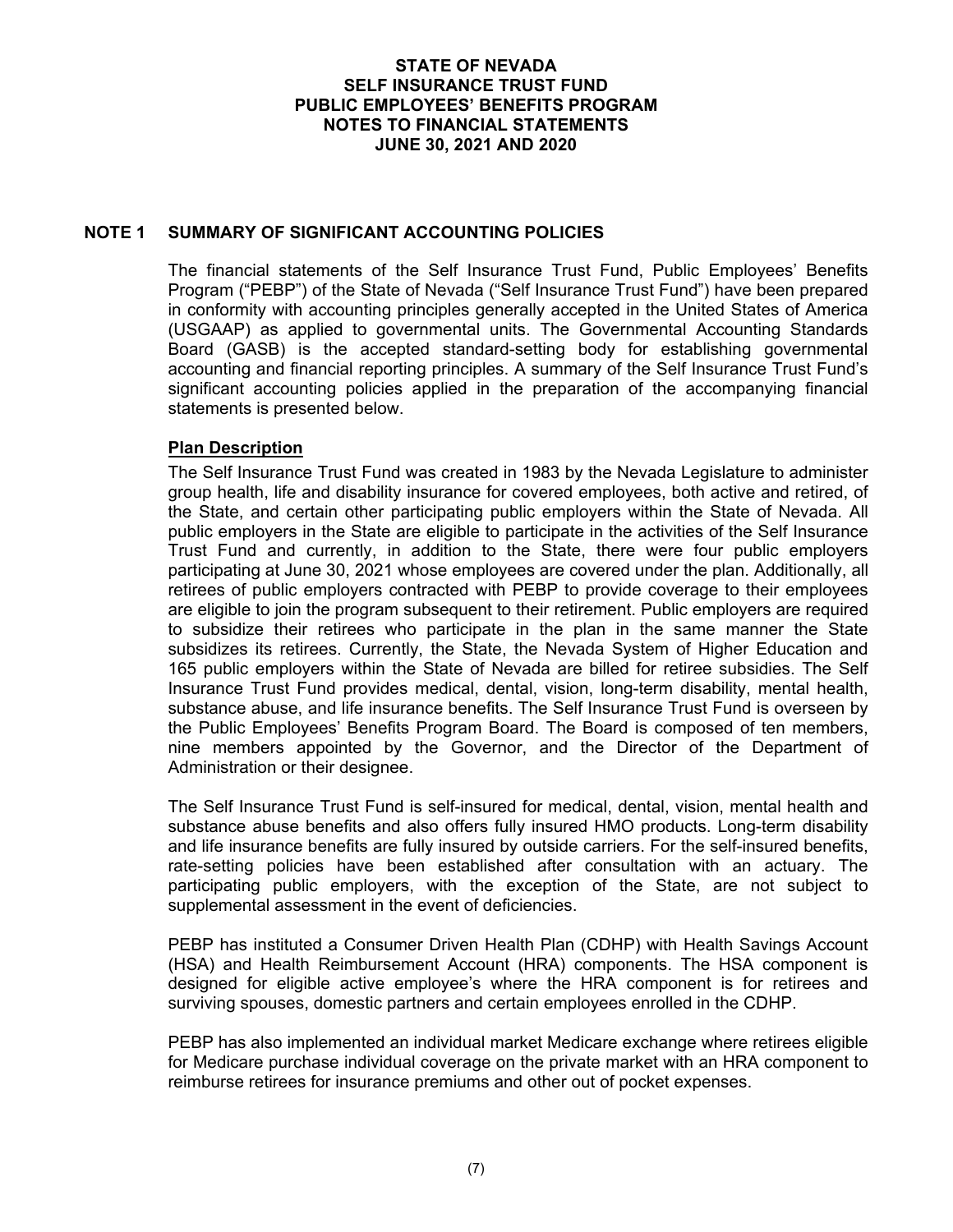# **NOTE 1 SUMMARY OF SIGNIFICANT ACCOUNTING POLICIES (CONTINUED)**

## **Plan Description (Continued)**

In fiscal year 2019 PEBP implemented an Exclusive Provider Organization (EPO) plan. The plan is self-insured and employees were eligible to elect this plan as of July 1, 2018.

# **Reporting Entity**

Governmental accounting and financial reporting principles require that basic financial statements be presented for governmental entities which present financial statements in accordance with generally accepted accounting principles. The accompanying financial statements are not intended to present the combined financial activities of the State of Nevada taken as a whole, but are intended only to present the financial position, results of operations, and cash flows of the Self Insurance Trust Fund.

# **Fund Accounting**

The operations of the Self Insurance Trust Fund, a proprietary fund (internal service fund), are accounted for by a separate set of self-balancing accounts that comprise its assets, liabilities, net position, revenues, and expenses. The Self Insurance Trust Fund is used to account for the services provided to the employees and retirees of the State of Nevada and other governmental units under the programs administered by management.

## **Basis of Accounting**

The Self Insurance Trust Fund maintains its accounting records on the accrual basis of accounting as defined by the Governmental Accounting Standards Board ("GASB"). Under this method, revenues are recognized at the time they are earned and expenses are recognized when the related liabilities are incurred regardless of the timing of cash flows.

The Self Insurance Trust Fund is reported using the economic resources measurement focus. The revenues derived from current operations are generally intended to provide those resources necessary to maintain continued delivery of such services in the future. Net positions greater or lesser than those required to support ongoing operations are moderated by adjustments of future charge rates appropriate to accomplish the long-term cost recovery objectives of the Self Insurance Trust Fund.

Internal Service Funds distinguish operating revenues and expenses from nonoperating items. Operating revenues and expenses result from providing services in connection with providing group health, life and disability insurance. Operating expenses include the cost of services, administrative expenses and depreciation on capital assets. All revenues and expenses not meeting this definition are reported as nonoperating revenues and expenses.

## **Cash Equivalents:**

For the purpose of presentation in the Self Insurance Trust Fund's financial statements, cash equivalents are short-term, highly liquid investments that are both (a) readily convertible to known amounts of cash and (b) so near to maturity that they present insignificant risk of changes in value due to changing interest rates.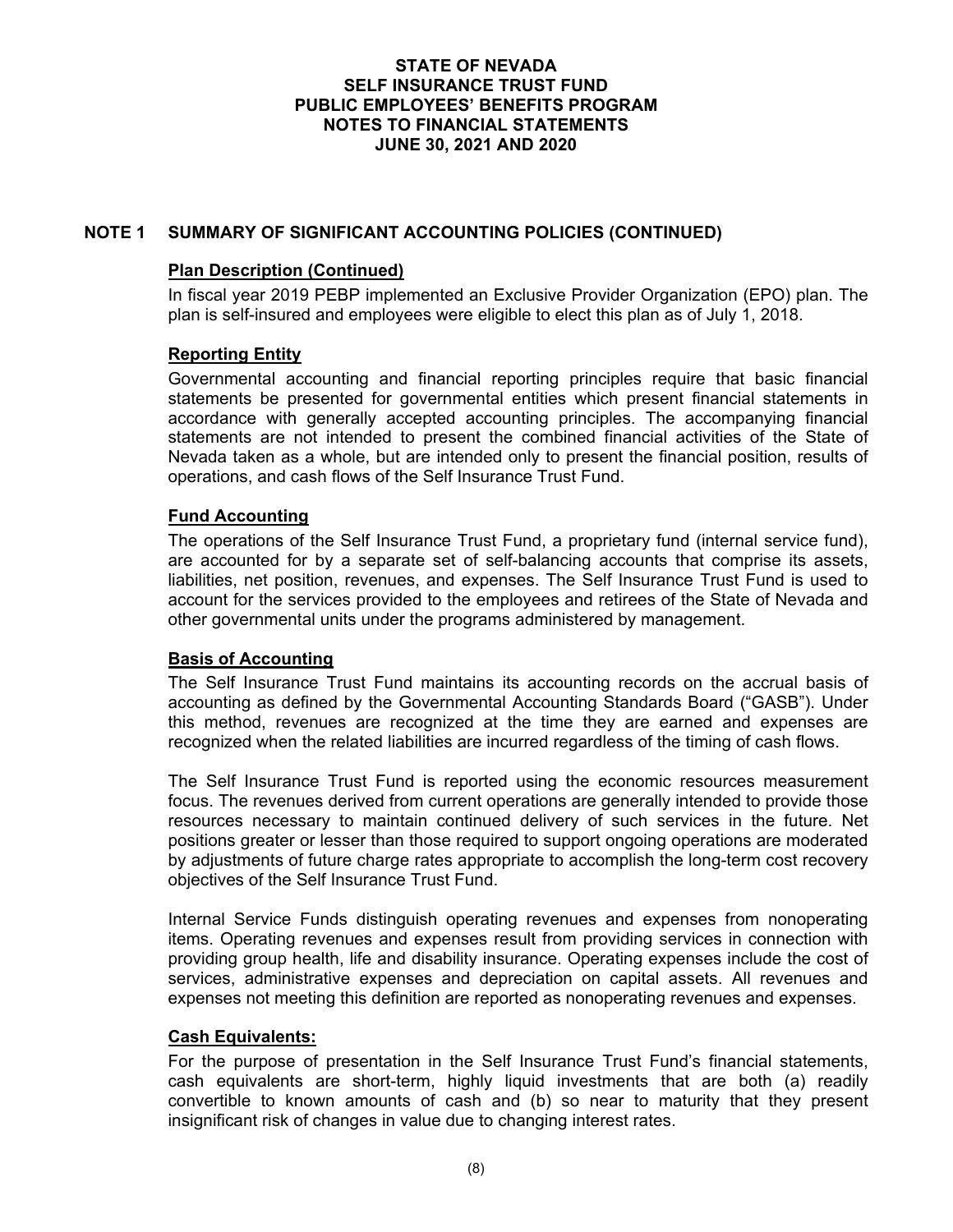## **NOTE 1 SUMMARY OF SIGNIFICANT ACCOUNTING POLICIES (CONTINUED)**

#### **Receivables**

Insurance premiums due through June 30 but remitted after that date are recorded as receivables or due from other funds, component units or governments in the financial statements.

The third party administrator that processes claims payments on behalf of the Self Insurance Trust Fund has identified overpayments in the amount of \$2,210,420 and \$3,428,332 as of June 30, 2021 and 2020, respectively. Overpayments are followed up on every 30 days until recovery is made. These amounts have not been accrued as a receivable on the statement of net position, but are recorded as a reduction to claims expense in the period in which recovery is received. Collection attempts cease when the overpayment is greater than 4 years old.

The Self Insurance Trust Fund administers an additional pass-through budget account, the Active Employee Group Insurance Subsidy (AEGIS) budget account. This budget account is utilized for recording the payments made by the state and received by the Self Insurance Trust Fund on behalf of active employees. Agencies contribute a fixed dollar amount per employee into this budget account. However, insurance premiums are earned by the main operating budget account in accordance with the PEBP approved rate for insurance coverage for the plan and tier to which each employee belonged. The difference between cash contributions and revenue recognition resulted in a surplus of contributions over premiums of \$3,464,250 and \$3,196,058 for the years ended June 30, 2021 and 2020, respectively. These amounts were allocated among all state entities that paid the AEGIS subsidy proportionate to their size and were included in the subsequent year's budget.

The Self Insurance Trust Fund considers \$170,248 and \$277,718 in participant premiums as uncollectible as of June 30, 2021 and 2020, respectively. Pursuant to NRS 353C.220, only accounts that have been approved by the State of Nevada Board of Examiners may be written off. Of the uncollectible premiums listed above, \$-0- and \$-117,792- were approved for write-off by the State of Nevada Board of Examiners as of June 30, 2021 and 2020, respectively. The State has a policy in which all uncollectible amounts are remitted to the State Controller's Office for continued collection attempts and are eventually written off. In accordance with this policy, the Self Insurance Trust Fund created an allowance to account for the remaining uncollectible amounts that have been remitted to the State Controller's Office, but not yet been approved by the State of Nevada Board of Examiners for write off. Property and Equipment:

Fixed assets are capitalized and depreciated using the straight line method of depreciation over the assets' estimated useful lives ranging from three to ten years. Capital acquisitions for the years ended June 30, 2021 and 2020 were \$0 and \$10,678, respectively. Capital dispositions for the years ended June 30, 2021 and 2020 were \$192,491 and \$15,753, respectively.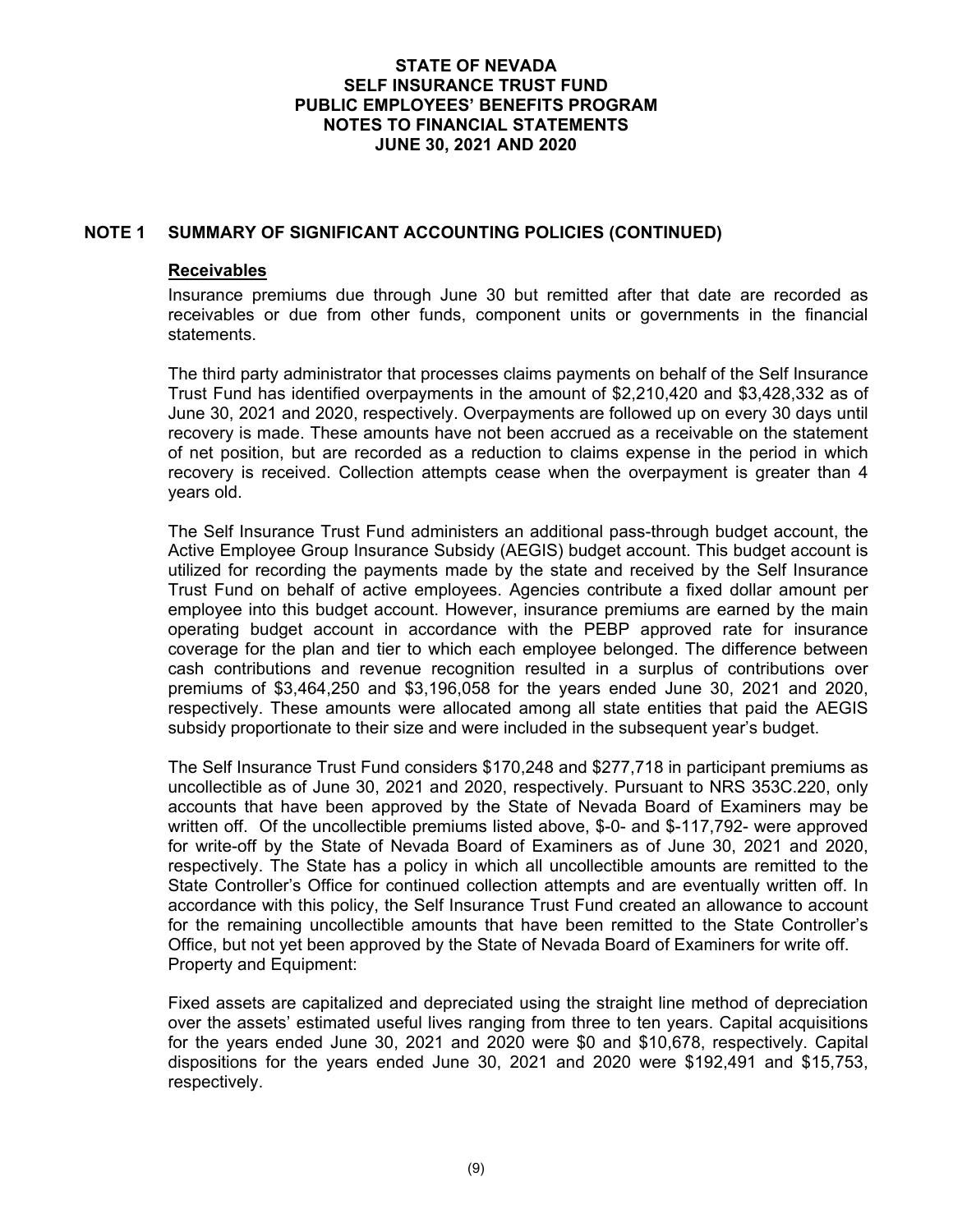# **NOTE 1 SUMMARY OF SIGNIFICANT ACCOUNTING POLICIES (CONTINUED)**

## **Estimated Claims**

The Self Insurance Trust Fund contracted with Aon, a provider of consulting and actuarial services, to estimate its liability for incurred but not reported claims, claims reported but not yet paid and administrative expenses expected to be incurred in conjunction with processing incurred but not reported claims as of June 30, 2021 and 2020, respectively. This liability is estimated by the actuary based on industry trends and claims lag information reported by the third party administrator. Such liabilities are necessarily based on estimates, and, while management believes the amount is adequate, the ultimate liability may be in excess of, or less than, the amounts provided. The methods for making such estimates and for establishing the resulting liability are reviewed on an annual basis and any adjustments are currently reflected in net income from operations.

Included in the estimated claims is the liability for the unused portion of the HRA component of the CDHP and the Medicare exchange. The Fund contracted with HealthSCOPE and Willis Towers Watson, respectively, to administer these programs and the liabilities are provided by each.

## **Compensated Absences**

A liability for compensated absences relating to services already rendered and that are not contingent on a specified event is accrued as employees earn the rights to the benefits. Compensated absences relating to future services or that are contingent on a specified event will be accounted for in the period those services are rendered or those events take place. Annual and sick leave benefits not used as earned accumulate to be carried over to the next year, except that annual leave in excess of 240 hours (30 days) per employee is forfeited each December 31.

Accumulated annual leave and compensatory time are payable upon termination, retirement, or death. Unused sick leave may be partially compensated at that time according to formulas established by the Department of Administration. The Self Insurance Trust Fund reports accrued compensated absences as a liability.

## **Pensions:**

For purposes of measuring the net pension liability and deferred outflows/inflows of resources related to pensions, and pension expense, information about the fiduciary net position of the Public Employees' Retirement System of Nevada (PERS) plan (Plan) and additions to/deductions from the Plan's fiduciary net position have been determined on the same basis as they are reported by PERS. For this purpose, benefit payments (including refunds of employee contributions) are recognized when due and payable in accordance with the benefit terms. Investments are reported at fair value.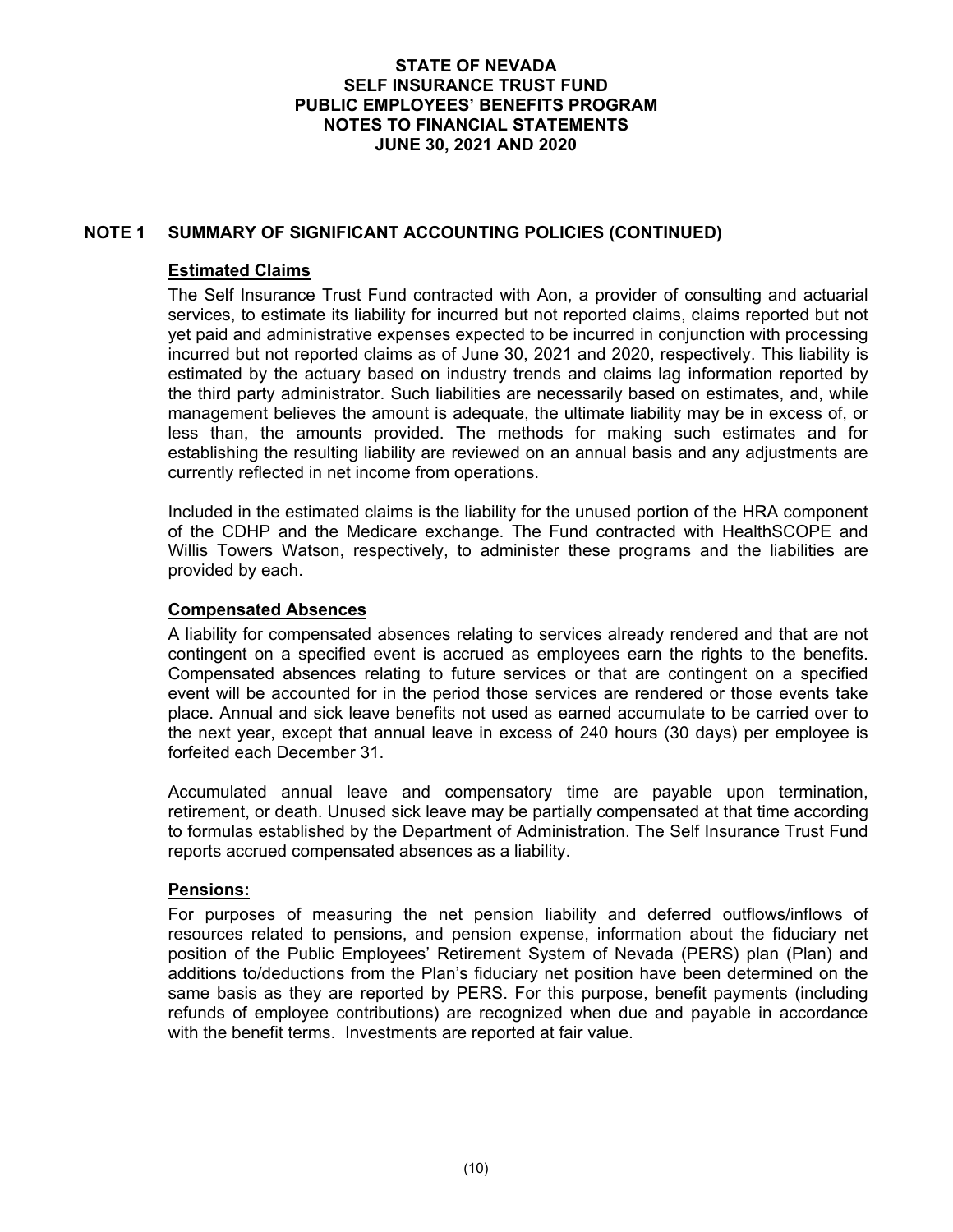## **NOTE 1 SUMMARY OF SIGNIFICANT ACCOUNTING POLICIES (CONTINUED)**

### **Post Employment Benefits Other Than Pensions (OPEB)**

For purposes of measuring the net OPEB liability, deferred outflows/inflows of resources related to OPEB and OPEB expense, information about the fiduciary net position of the State Retirees' Health and Welfare Benefits Fund, Public Employees' Benefits Program (PEBP) and additions to/deductions PEBP's fiduciary net position have been determined on the same basis as they are reported by PEBP. For this purpose, PEBP recognizes benefit payments when due and payable in accordance with the benefit terms.

### **Deferred Outflows/Inflows of Resources**

In addition to assets, the Statements of Net Position include a separate section for deferred outflows of resources. This separate financial statement element represents a consumption of net position that applies to future periods and will not be recognized as an outflow of resources until then. Self Insurance Trust Fund has pension and OPEB related deferred outflows that qualify for reporting in this category. Pension and OPEB related deferred outflows of resources are discussed in depth in Note 4 and 5, respectively.

In addition to liabilities, the Statements of Net Position include a separate section for deferred inflows of resources. This separate financial statement element represents an acquisition of net position that applies to future periods and will not be recognized as an inflow of resources until that time. Self Insurance Trust Fund has pension and OPEB related deferred inflows that qualify for reporting in this category. Pension and OPEB related deferred inflows of resources are discussed in depth in Note 4 and 5, respectively.

## **Net Position:**

Net position presents the difference between assets plus deferred outflows of resources and liabilities plus deferred inflows of resources in the statement of net position. Net position invested in capital assets are net of accumulated depreciation and reduced by the outstanding balances of any borrowings used for the acquisition, construction or improvements of those assets. Restricted net position results when constraints placed on net asset use are either externally imposed by creditors, grantors, contributors and the like, or imposed by law through constitutional provisions or enabling legislation. Management determined that the net position at year end should be restricted for future claims payments due to legal restrictions on the use of the funds.

### **Operating and Non-operating Revenues and Expenses**

Revenues and expenses are classified as operating if they result from providing services and producing and delivering goods. They also include other events that are not defined as capital and related financing, noncapital financing, or investing activities. Contracts representing an exchange transaction are considered operating revenues.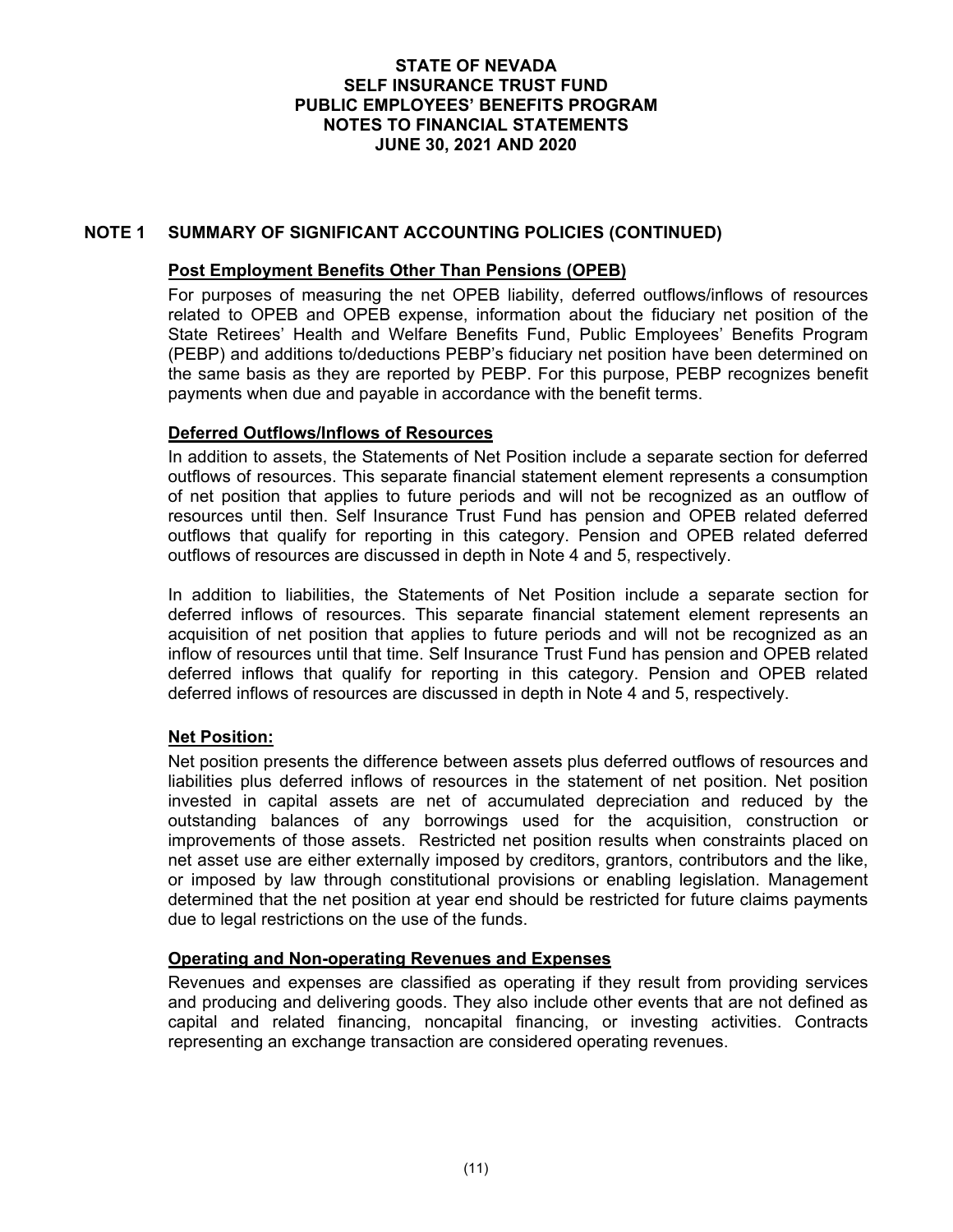## **NOTE 1 SUMMARY OF SIGNIFICANT ACCOUNTING POLICIES (CONTINUED)**

#### **Operating and Non-operating Revenues and Expenses (Continued)**

Revenues and expenses are classified as non-operating if they result from capital and related financing, noncapital financing, or investing activities. Appropriations received to finance operating deficits are classified as noncapital financing activities; therefore, they are reported as non-operating revenues. Contracts representing non-exchange receipts are treated as non-operating revenues.

## **Reinsurance**

The Self Insurance Trust Fund does not carry any reinsurance policies.

### **Reclassifications**

Certain accounts in the prior-year financial statements have been reclassified for comparative purposes to conform with the presentation in the current-year financial statements.

### **Use of Estimates**

The preparation of financial statements in conformity with accounting principles generally accepted in the United States of America requires management to make estimates and assumptions that affect the reported amounts of assets and liabilities and the disclosure of contingent assets and liabilities at the date of the financial statements and the reported amounts of revenues and expenses during the reporting period. Actual results could differ from those estimates.

### **NOTE 2 COMPLIANCE WITH NEVADA REVISED STATUTES AND THE NEVADA ADMINISTRATIVE CODE**

The Self Insurance Trust Fund conformed to all significant statutory constraints on its financial administration during the year.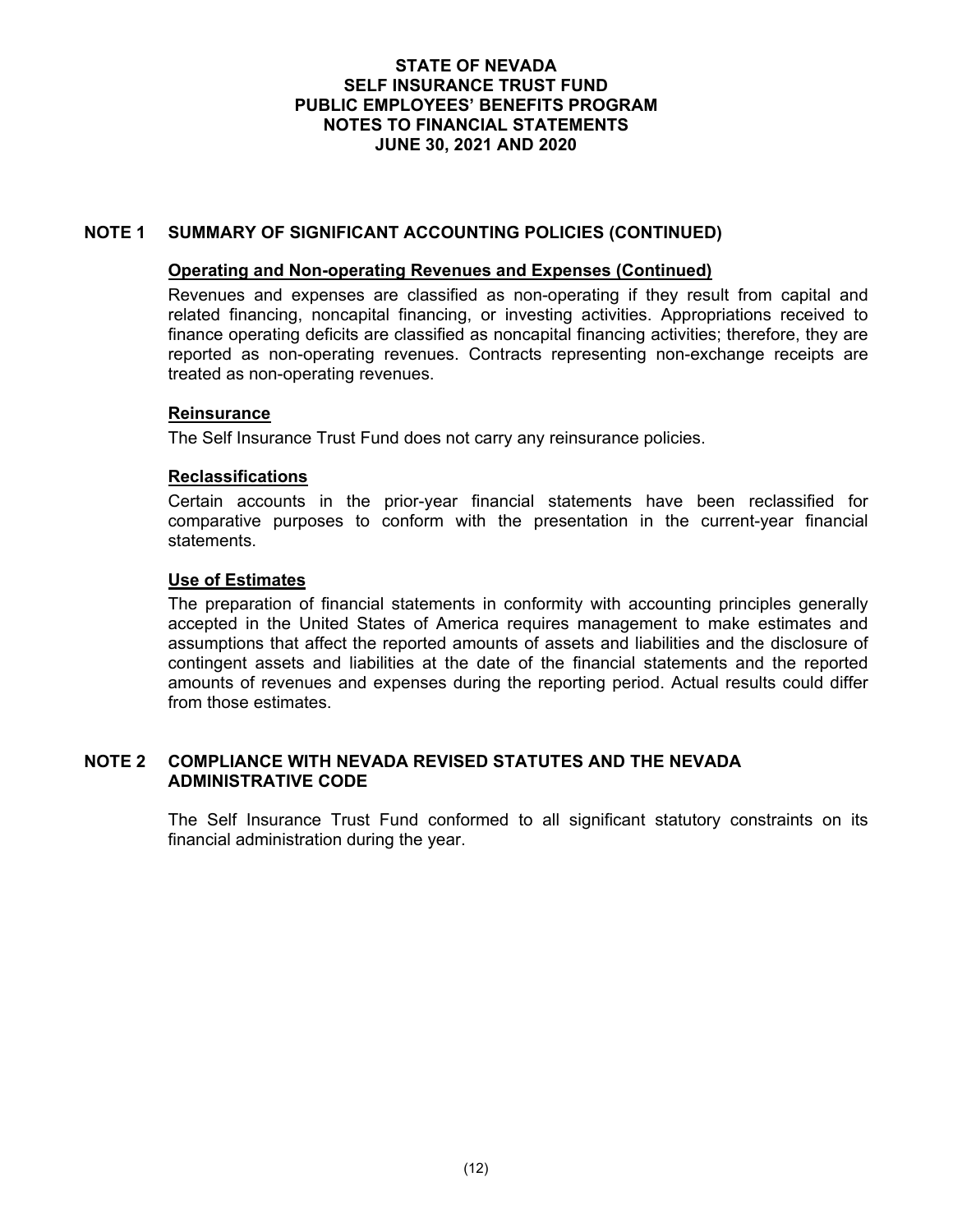## **NOTE 3 CASH AND DEPOSITS**

| 2021          | 2020          |
|---------------|---------------|
|               |               |
| (2,210,420)   | (3,428,332)   |
|               |               |
| \$158,256,356 | \$157,843,151 |
| 452.624       | 1,794,037     |
| 158,708,980   | 159,637,188   |
|               |               |

The Self Insurance Trust Fund has three checking accounts with Wells Fargo Bank at June 30, 2021 and 2020. These accounts contain \$1,082,774 and \$1,171,735 (of the total overdraft accounts balances above) in stale outstanding checks for the years ended June 30, 2021 and 2020, respectively. Additionally, certain Bank of America and Wells Fargo Bank zero balance accounts were closed in previous fiscal years. These closed accounts contain \$0 and \$48,637 in stale outstanding checks as of June 30, 2021 and 2020, respectively. Checks presented for payment from the closed accounts are rejected by the bank, voided, and reissued by the Self Insurance Trust Fund using the controlled disbursement account. The controlled disbursement account is presented as a liability on the statement of net position and is funded only when checks are presented for payment. The negative balance represents outstanding checks issued that have not been presented for payment. In accordance with NRS 353.140, the Self Insurance Trust Fund honors outstanding stale warrants presented for payment within six years from the date of origination. For insurance and collateral purposes, the account is commingled with all of the cash accounts of the State of Nevada. All cash and deposits are recorded at fair value.

Nevada Revised Statutes direct the Office of the State Treasurer to deposit funds into any state, or national bank, credit union or savings and loan association covered by federal depository insurance. For those deposits over and above the federal depository insurance maximum balance, sufficient collateral must be held by the financial institution to protect the State of Nevada against loss. The pooled collateral for the deposits program maintains a 102% pledge collateral for all public deposits.

NRS 355.140 details the types of securities in which the State may invest. In general, authorized investments include: certificates of deposit, asset-backed securities, bankers' acceptances and commercial paper, collateralized mortgage obligations, corporate notes, money market funds whose policies meet the criteria set forth in the statute, United States treasury securities and specific securities implicitly guaranteed by the federal government. Additionally, the State may invest in limited types of repurchase agreements; however, statutes generally prohibit the State from entering into reverse-repurchase agreements.

A copy of the State of Nevada Comprehensive Annual Financial Report can be obtained online at https://controller.nv.gov/FinRpts/CAFR/CAFR/.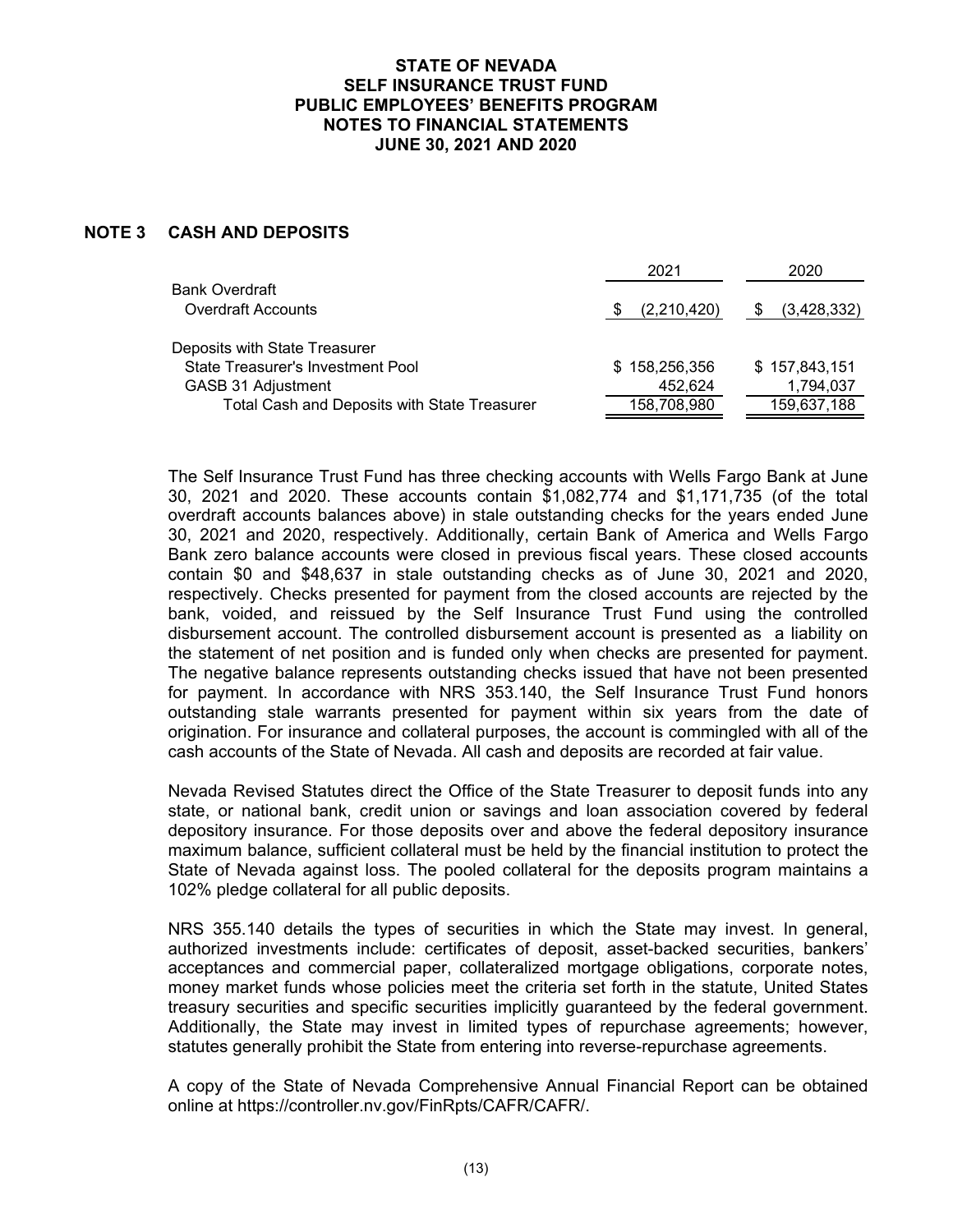## **NOTE 4 PENSION PLAN**

### **Plan Description.**

The Self Insurance Trust Fund contributes to the PERS, a cost sharing, multiple employers, defined benefit plan administered by the Public Employees' Retirement System of the State of Nevada. PERS provides retirement benefits, disability benefits, and death benefits, including annual cost of living adjustments, to plan members and their beneficiaries. Chapter 286 of the Nevada Revised Statutes establishes the benefit provisions provided to the participants of PERS. These benefit provisions may only be amended through legislation. A publicly available financial report that includes financial statements and required supplementary information for PERS may be obtained by writing to the Public Employees' Retirement System of the State of Nevada, 693 West Nye Lane, Carson City, NV 89703-1599 or by calling (775) 687-4200.

## **Funding Policy**

Plan members' benefits are funded under one of two methods. Under the employer paid contribution plan, the Self Insurance Trust Fund is required to contribute all amounts due under the plan. The rate for those contributions was 29.25%, 29.25%, and 28.00% for regular members on all covered payroll for the years ended June 30, 2021, 2020, and 2019, respectively. The second funding mechanism for providing benefits is the employer/employee paid contribution plan. Under this method, employees are required to contribute a percentage of their compensation to the plan while the Self Insurance Trust Fund is required to match that contribution. The rate for regular employees under this plan was 15.25%, 15.25%, and 14.50% for the years ended June 30, 2021, 2020 and 2019, respectively. The contribution requirements of plan members and the Self Insurance Trust Fund are established by NRS Chapter 286. The funding may only be amended through legislation. The Self Insurance Trust Fund's contributions to PERS for the years ended June 30, 2021, 2020, and 2019 were \$260,407, \$267,388, and \$270,646, respectively, equal to the required contributions for the year.

## **Pension Liability**

At June 30, 2021 and 2020 the Self Insurance Trust Fund reported a liability of \$3,537,451 and \$3,833,649, respectively, for its proportionate share of the net pension liability. The net pension liability was measured as of June 30, 2020 and 2019, and the total pension liability used to calculate the net pension liability was determined by an actuarial valuation as of that date. The Self Insurance Trust Fund's proportion of the net pension liability is based on their combined employer and member contributions relative to the total combined employer and member contributions for all employers for the period ended June 30, 2021 and 2020. The Self Insurance Trust Fund's proportionate share is approximately 0.02540% and 0.02811% as of June 30, 2021 and 2020, respectively.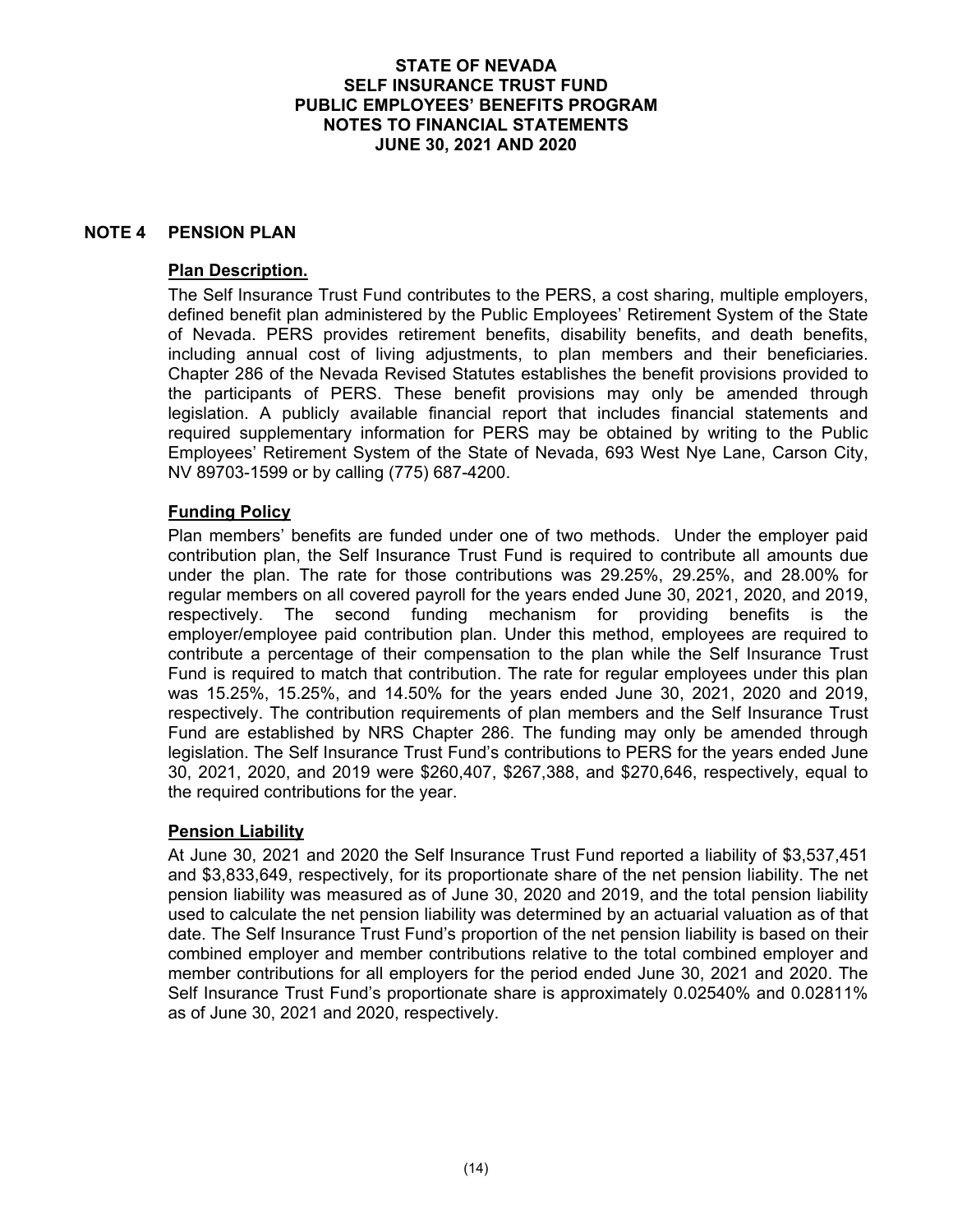## **NOTE 4 PENSION PLAN (CONTINUED)**

## *Pension Expense, Deferred Outflows of Resources and Deferred Inflows of Resources Related to Pensions*

As of June 30, 2021 and 2020, the total employer pension expense is (\$82,105) and \$637,076, respectively. Amounts totaling \$260,407 resulting from Fund contributions subsequent to the measurement date will be recognized as a reduction of the net pension liability in the year ended June 30, 2021. At June 30, 2021 and 2020, the Self Insurance Trust Fund reported deferred outflows of resources and deferred inflows of resources related to pensions from the following sources:

|                                                                                                   | 2021 |                      |    |                        | 2020     |             |          |            |
|---------------------------------------------------------------------------------------------------|------|----------------------|----|------------------------|----------|-------------|----------|------------|
|                                                                                                   |      | Deferred<br>Deferred |    |                        | Deferred |             | Deferred |            |
|                                                                                                   |      | Outflows of          |    | Inflows of             |          | Outflows of |          | Inflows of |
|                                                                                                   |      | Resources            |    | Resources<br>Resources |          |             |          | Resources  |
| Differences Between Expected                                                                      |      |                      |    |                        |          |             |          |            |
| and Actual Experience                                                                             | \$   | 109.906              | \$ | 45,677                 | \$       | 143,758     | \$       | 110,577    |
| <b>Change of Assumptions</b>                                                                      |      | 99.364               |    |                        |          | 156,014     |          |            |
| Net Difference Between Projects<br>and Actual Earnings on                                         |      |                      |    |                        |          |             |          |            |
| Investments                                                                                       |      |                      |    | 133,630                |          |             |          | 190,710    |
| Changes in Proportion and<br>Differences Between Actual<br><b>Contributions and Proportionate</b> |      |                      |    |                        |          |             |          |            |
| Share of Contributions                                                                            |      | 90,989               |    | 36,765                 |          | 96,113      |          | 60,993     |
| <b>System Contributions Subsequent</b>                                                            |      |                      |    |                        |          |             |          |            |
| to the Measurement Date                                                                           |      | 260,407              |    |                        |          | 267,388     |          |            |
| Total                                                                                             |      | 560,666              |    | 216,072                | \$.      | 663,273     |          | 362,280    |

Amounts reported as deferred outflows of resources and deferred inflows of resources related to pensions, without regard to the contributions subsequent to the measurement date and changes in proportion and differences between actual contributions and proportionate share of contributions, are expected to be recognized in pension expense as follows:

| Year Ended June 30 | Amount |            |
|--------------------|--------|------------|
| 2022               | \$     | (157, 163) |
| 2023               |        | 78,197     |
| 2024               |        | 90,308     |
| 2025               |        | 63,183     |
| 2026               |        | 9,024      |
| 2027               |        | 637        |
|                    | S      | 84,186     |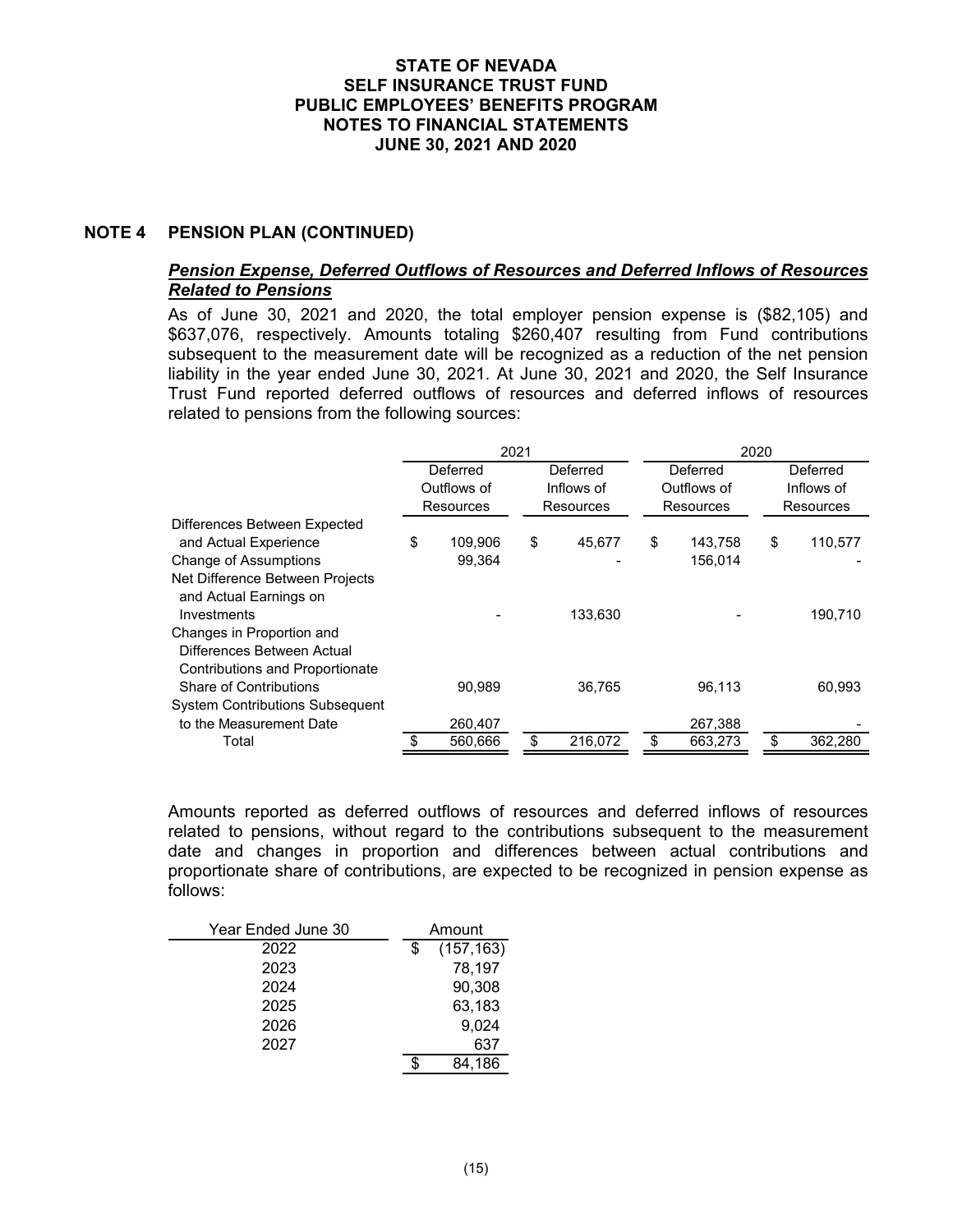## **NOTE 4 PENSION PLAN (CONTINUED)**

The net difference between projected and actual investment earnings on pension plan investments will be recognized over five years, all the other above deferred outflows and deferred inflows will be recognized over the average expected remaining service lives, which was 6.13 years for the measurement period ending June 30, 2020.

| Reconciliation of Net Pension Liability | 2021        | 2020        |
|-----------------------------------------|-------------|-------------|
|                                         |             |             |
| <b>Beginning Net Pension Liability</b>  | \$3,833,649 | \$3,547,239 |
| Pension Expense                         | (82, 105)   | 637,076     |
| <b>Employer Contributions</b>           | (264, 674)  | (270, 646)  |
| Net Deferred (Inflows)/Outflows         | 50,581      | (80,020)    |
| <b>Ending Net Pension Liabilities</b>   | 3,537,451   | 3,833,649   |

### **Actuarial Assumptions**

The Fund's net pension liability was measured as of June 30, 2020 and 2019 and the total pension liability used to calculate the net pension liability was determined by an actuarial valuation as of that date. The total pension lability was determined using the following actuarial assumptions, applied to all periods included in the measurement, unless otherwise specified:

| Inflation                        | 2.75%                                                                  |
|----------------------------------|------------------------------------------------------------------------|
| <b>Productivity Pay Increase</b> | $0.50\%$                                                               |
| <b>Projected Salary Increase</b> | Regular: 4.25% to 9.15%, depending on service                          |
|                                  | Rates include inflation and productivity increases                     |
| Investment Rate of Return        | 7.50%                                                                  |
| <b>Other Assumptions</b>         | Same as those used in the June 30, 2020<br>funding actuarial valuation |

Actuarial assumptions used in the June 30, 2020 valuation were based on the results of the experience study for the period July 1, 2012 through June 30, 2016.

#### **Investment Policy**

The following was the Retirement Board's adopted policy target asset allocation as of June 30, 2020:

| Asset<br>Class              | Target<br>Allocation | Long-Term Geometric Expected<br>Real Rate of Return* |
|-----------------------------|----------------------|------------------------------------------------------|
| U.S. Stocks                 | 42%                  | 5.50%                                                |
| <b>International Stocks</b> | 18%                  | 5.50%                                                |
| U.S. Bonds                  | 28%                  | 0.75%                                                |
| <b>Private Markets</b>      | 12%                  | 6.65%                                                |

\*As of June 30, 2020, PERs' long-term inflation assumption was 2.75%.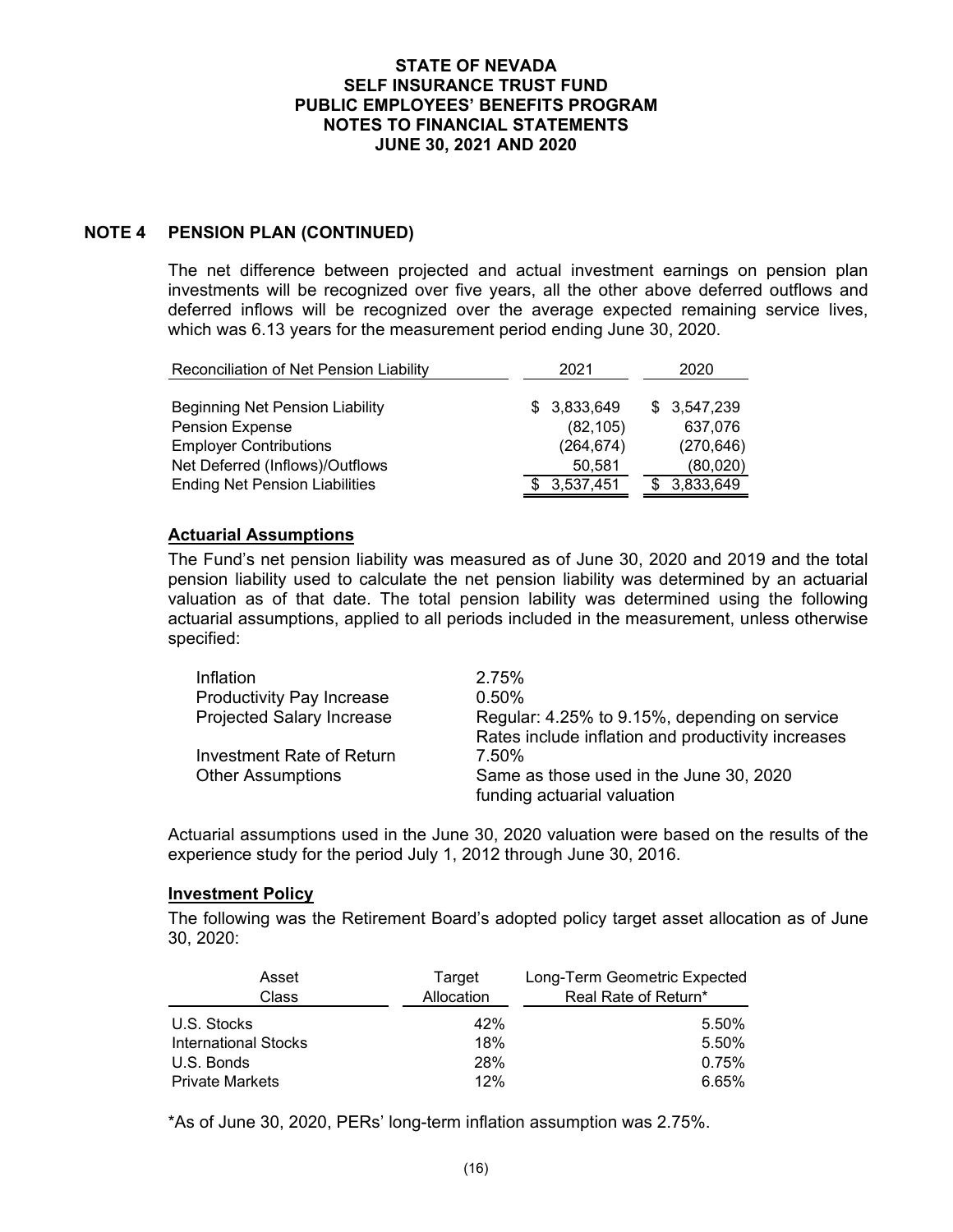## **NOTE 4 PENSION PLAN (CONTINUED)**

#### **Discount Rate and Pension Liability Discount Rate Sensitivity**

The following presents the net pension liability of the PERS as of June 30, 2020, calculated using the discount rate of 7.50%, as well as what the PERS net pension liability would be if it were calculated using a discount rate that is 1 percentage-point lower (6.5%) or 1 percentage-point higher (8.50%) than the current discount rate:

|                       | 1% Decrease in |               | 1% Increase in |
|-----------------------|----------------|---------------|----------------|
|                       | Discount Rate  | Discount Rate | Discount Rate  |
|                       | $(6.50\%)$     | $(7.50\%)$    | $(8.50\%)$     |
| Net Pension Liability | \$ 5.517.056   | \$ 3.537.451  | \$1.891.556    |

## **Pension Plan Fiduciary Net Position**

Additional information supporting the Schedule of Employer Allocations and the Schedule of Pension Amounts by Employer is located in the PERS Comprehensive Annual Financial Report (CAFR) available on the PERS website at www.nvpers.org under Quick Links – Publications.

## **NOTE 5 OTHER POST EMPLOYMENT RETIREMENT BENEFITS**

## **Plan Description**

Employees of the State, who meet the eligibility requirements for retirement, have the option upon retirement to continue group insurance pursuant to NAC 287.530. NRS 287.046 requires the State to pay an amount toward the cost of the premiums for most persons retired from state service. Retirees assume any portion of the premium not covered by the State. The State allocates funds for payment of post retirement insurance benefits as a percentage of budgeted payrolls to all State agencies.

The cost of the employer contribution is recognized in the year the costs are charged. No unused funds are carried forward to the next fiscal year.

The Public Employees Benefit Program administers these benefits as a multiple employer cost sharing plan. The State Retirees' Health and Welfare Benefits Trust Fund has been created to provide benefits to retirees and their beneficiaries.

## **Benefits**

The Public Employees Benefit Program provides medical, dental, vision, mental health and substance abuse and also offers fully insured HMO products. Long-term disability and life insurance benefits are fully insured by outside carriers.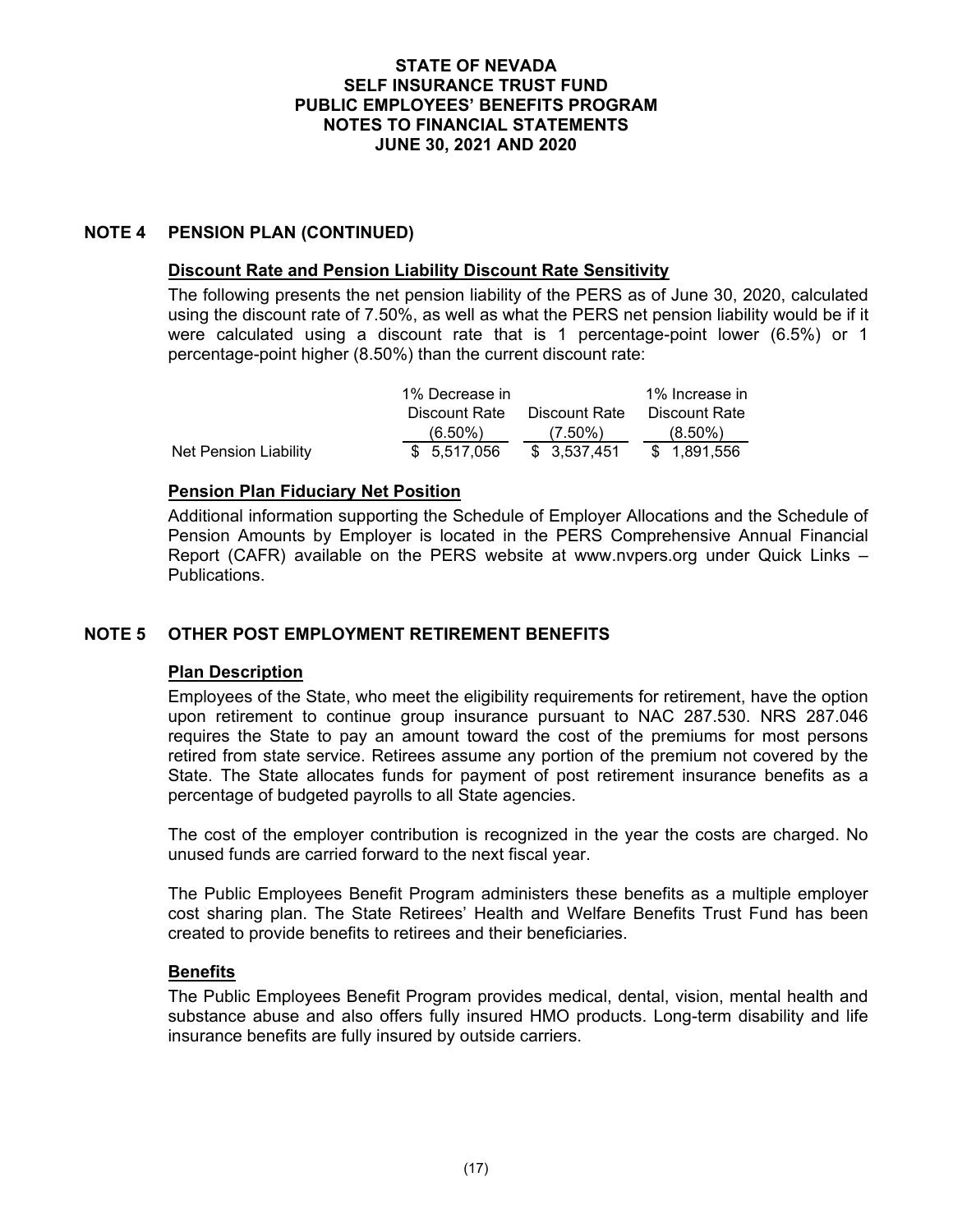### **NOTE 5 OTHER POST EMPLOYMENT RETIREMENT BENEFITS (CONTINUED)**

#### **Contributions**

Per NRS 287 contribution requirements of the participating entities and covered employees are established and may be amended by the PEBP Board. The Fund's contractually required contribution for the years ended June 30, 2021 and 2020 were \$37,136 and \$41,705, respectively, actuarially determined as an amount that is expected to finance the costs of benefits earned by employees during the year. Employees are not required to contribute to the OPEB plan.

OPEB Liabilities, OPEB Expenses, and Deferred Outflows of Resources and Deferred Inflows of Resources Related to OPEB. At June 30, 2021 and 2020, the Fund reported a liability of \$1,405,629 and \$1,301,204, respectively, for its proportionate share of the collective net OPEB liability. The collective net OPEB liability was measured as of July 1, 2020, and the total OPEB liability used to calculate the collective net OPEB liability was determined by an actuarial valuation as of that date. The Fund's proportion of the collective net OPEB liability was based on a projection of the Fund's long-term share of contributions to the OPEB plan relative to the projected contributions of all participating entities, actuarially determined. For the year ended June 30, 2021 and 2020, respectively, the Fund's proportion was 0.0938% and 0.0934%.

For the years ended June 30, 2021 and 2020, respectively, the Fund recognized OPEB expense of 81,719 and (\$122,109). At June 30, 2021 and 2020, the Fund Reported deferred outflows of resources and deferred inflows of resources related to OPEB for the following sources:

|                                  | 2021 |                      |           |            | 2020      |             |           |                          |
|----------------------------------|------|----------------------|-----------|------------|-----------|-------------|-----------|--------------------------|
|                                  |      | Deferred<br>Deferred |           |            |           | Deferred    |           | Deferred                 |
|                                  |      | Outflows of          |           | Inflows of |           | Outflows of |           | Inflows of               |
|                                  |      | <b>Resources</b>     | Resources |            | Resources |             | Resources |                          |
| Changes of Assumptions           | \$   | 125,277              |           | 28.432     | \$        | 28,037      | S         | 55,581                   |
| Changes in Experience            |      |                      |           | 71,393     |           |             |           | 23,469                   |
| Fund Contributions Subsequent to |      |                      |           |            |           |             |           |                          |
| the Measurement Date             |      | 37,136               |           |            |           | 41,705      |           | $\overline{\phantom{0}}$ |
|                                  |      | 162.413              |           | 99,825     | S         | 69,742      | S         | 79,050                   |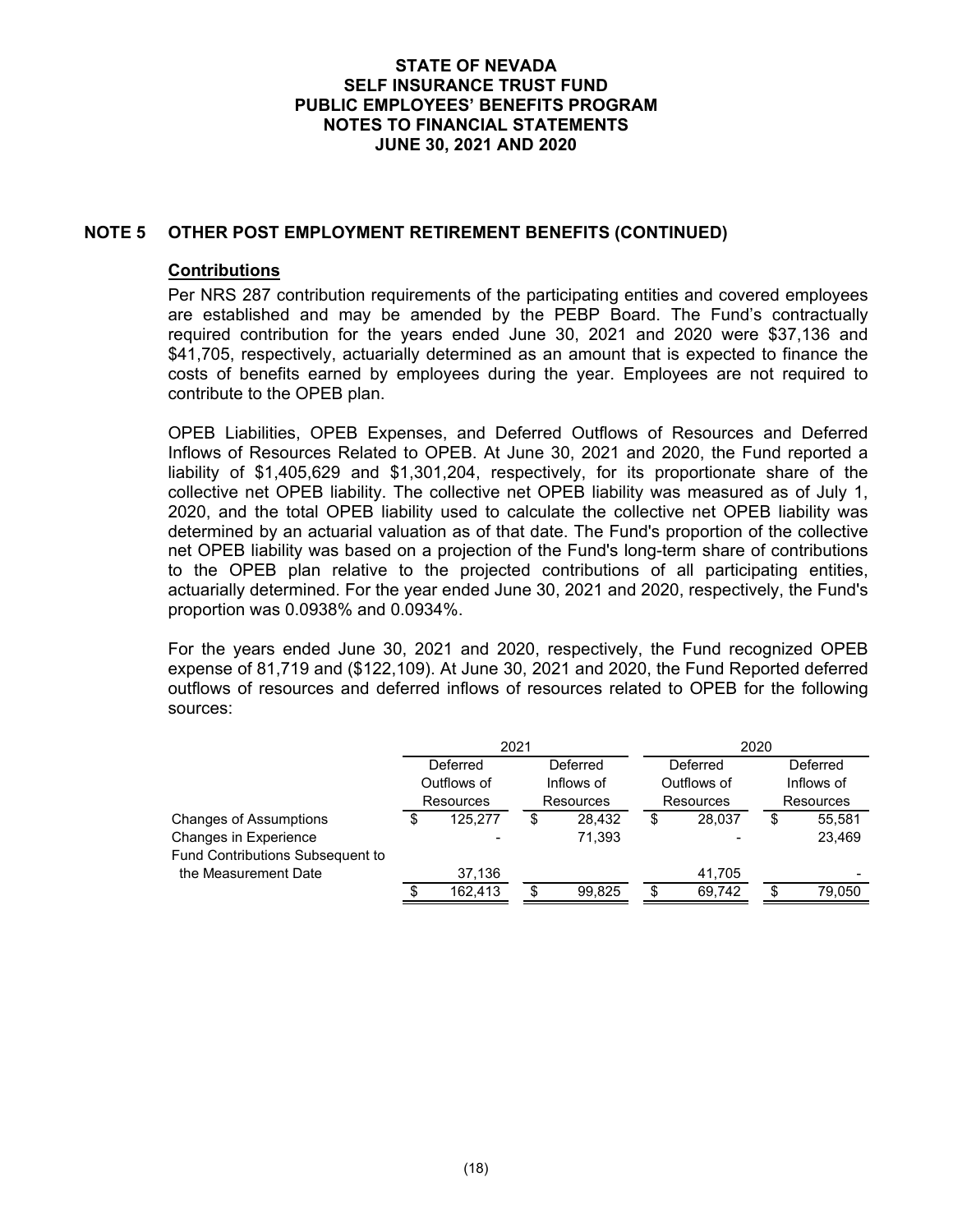### **NOTE 5 OTHER POST EMPLOYMENT RETIREMENT BENEFTIS (CONTINUED)**

OPEB Liabilities, OPEB Expenses, and Deferred Outflows of Resources and Deferred Inflows of Resources Related to OPEB (continued). Other amounts reported as deferred outflows of resources and deferred inflows of resources related to OPEB will recognized in OPEB expense as follows:

| Year Ended June 30 | Amount  |
|--------------------|---------|
| 2022               | (3,885) |
| 2023               | 1,857   |
| 2024               | 3,646   |
| 2025               | 23,835  |
|                    | 25.452  |

#### **Actuarial Assumptions**

The total OPEB liability in the June 30, 2021 actuarial valuation was determined using the following actuarial assumptions, applied to all periods included in the measurement, unless otherwise specified:

| Inflation                          | 2.50%                                        |
|------------------------------------|----------------------------------------------|
| <b>Salary Increases</b>            | Dependent upon pension system ranging        |
|                                    | from 1.00% to 10.65%, including inflation    |
| <b>Discount Rate</b>               | 3.51% based on bond buyer general obligation |
|                                    | 20-bond municipal bond index                 |
| <b>Healthcare Cost Trend Rates</b> | For medical prescription drug benefits the   |
|                                    | current amount is 6.50% and decreases to     |
|                                    | 4.50% long-term trend rate after six years.  |
|                                    | For dental benefits and Part B premiums the  |
|                                    | trend rate is 4.00% and 4.50% respectively.  |
| <b>Actuarial Method</b>            | Entry Age Normal Level % of Pay              |

Mortality rates were based on the Headcount-weighted RP-2014 Employee table projected to 2020 with Scale MP-2016 for pre-retirement participants, Headcount-weighted RP-2014 Healthy Annuitant table projected to 2020 with Scale MP-2016, set forward one year for spouses and beneficiaries for post-retirement participants and Headcount-weighted RP-2014 Disabled Retiree table, set forward four years for disabled participants.

The actuarial assumptions used in the June 30, 2020 valuation were based on the results of an actuarial experience study for the period July 1, 2017 to June 30, 2018. As a result of the 2018 actuarial experience study, the expectation of life after disability was adjusted in the January 1, 2018 actuarial valuation to more closely reflect actual experience.

#### **Discount Rate**

The discount rate basis under GASB 75 is required to be consistent with a 20-Year Municipal Bond Index. The Bond Buyer General Obligation 20-Bond Municipal Bond Index is used for the determination of the discount rate.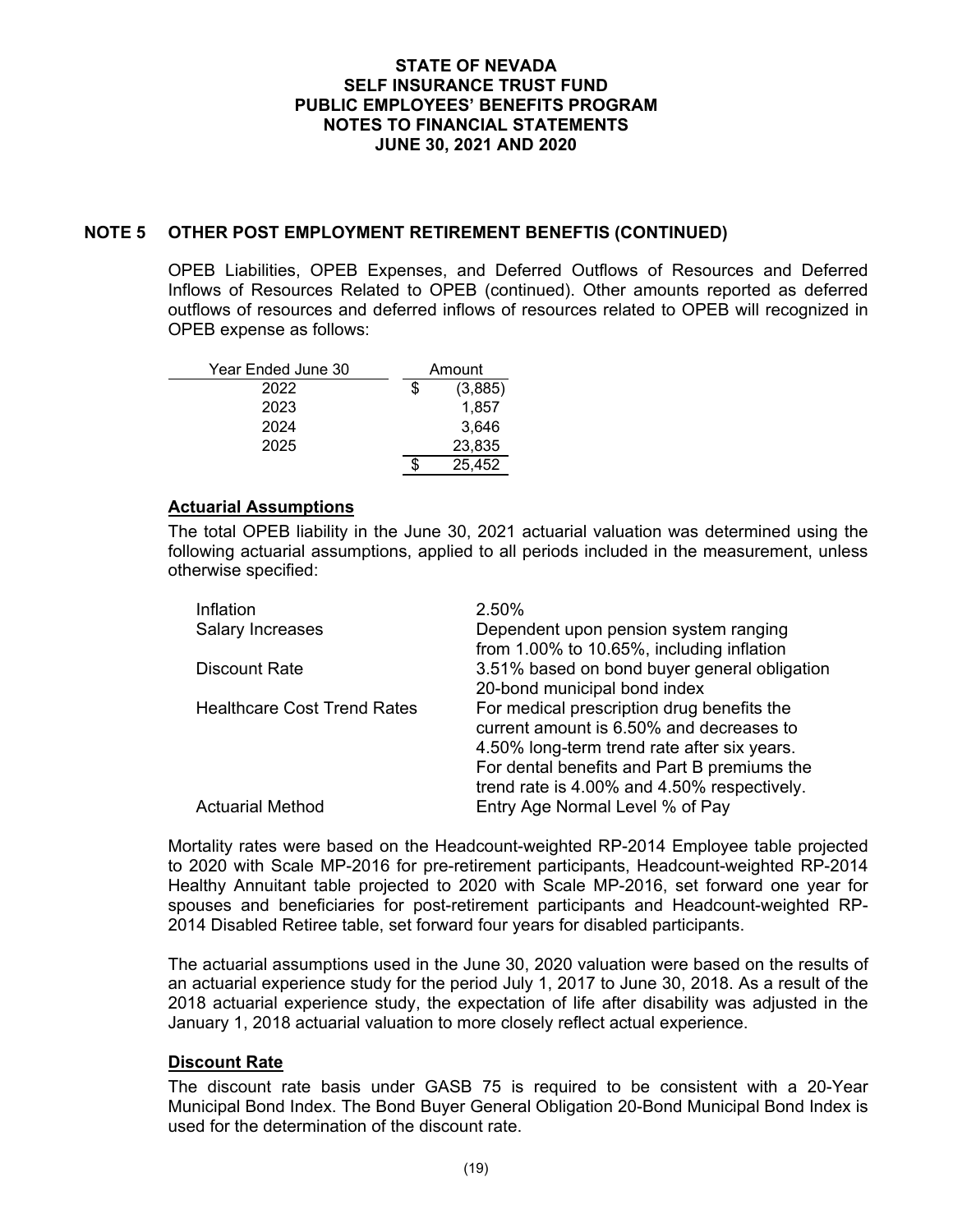### **NOTE 5 OTHER POST EMPLOYMENT RETIREMENT BENEFTIS (CONTINUED)**

### **Discount Rate (Continued)**

Sensitivity of the Net OPEB Liability to Changes in the Discount Rate. The following presents the net OPEB liability of the Retirees' Fund, as well as what the Retirees' Fund's net OPEB liability would be if it were calculated using a discount rate that is 1-percentagepoint lower (2.51%) or 1-percentage-point higher (4.51%) than the current discount rate:

|                             | 1% Decrease in |                                | 1% Increase in |  |  |  |  |  |
|-----------------------------|----------------|--------------------------------|----------------|--|--|--|--|--|
|                             | Discount Rate  | Discount Rate<br>Discount Rate |                |  |  |  |  |  |
|                             | 1.21%          | 2.21%                          | 3.21%          |  |  |  |  |  |
| <b>Total OPEB Liability</b> | \$1,677,076    | \$1,399,978                    | \$1,346,802    |  |  |  |  |  |
| Plan Fiduciary              |                |                                |                |  |  |  |  |  |
| <b>Net Position</b>         | 5.651          | 5.651                          | 5.651          |  |  |  |  |  |
| Net OPEB Liability          | 1.682.727      | 1,405,629                      | 1.352.453      |  |  |  |  |  |

Sensitivity of the Net OPEB Liability to Changes in the Healthcare Cost Trend Rates. The following presents the net OPEB liability of the Retirees' Fund, as well as what the Retirees' Fund liability would be if it were using healthcare cost trend rates that are 1-percentagepoint lower or 1-percentage-point higher than the current healthcare cost trend rates:

|                             |             | 1% Decrease in Health Care Cost 1% Increase in |             |
|-----------------------------|-------------|------------------------------------------------|-------------|
| <b>Total OPEB Liability</b> | \$1.400.818 | \$1.399.978                                    | \$1.614.471 |
| <b>Plan Fiduciary</b>       |             |                                                |             |
| Net Position                | 5.651       | 5.651                                          | 5.651       |
| Net OPEB Liability          | 1,406,469   | \$ 1,405,629                                   | 1,620,122   |

OPEB plan fiduciary net position. Detailed information about the OPEB plan's fiduciary net position is available in the separately issued PEBP financial report.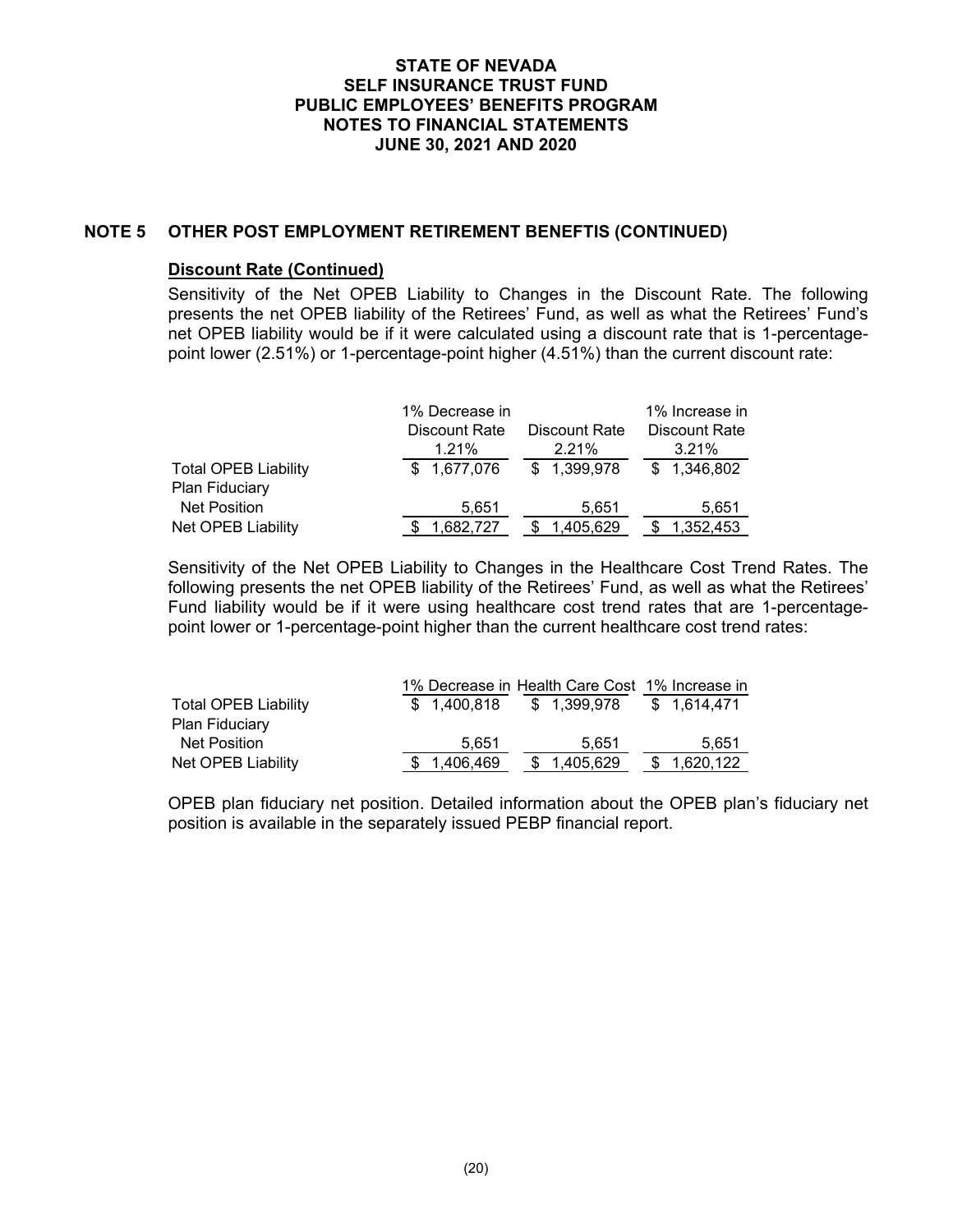### **NOTE 6 COMMITMENTS**

The Self Insurance Trust Fund is committed to the following contracts or policies after June 30, 2021:

|                                    |                                                     | Expiration |
|------------------------------------|-----------------------------------------------------|------------|
| Contractor                         | <b>Contract Rate</b>                                | Date       |
| American Health Holding, Inc.      | Varies by Case Volume                               | 6/30/23    |
| <b>AON Consulting</b>              | Hourly Rate                                         | 6/30/22    |
| Claim Technologies                 | Varies by Audit                                     | 6/30/27    |
| CliftonLarsonAllen                 | Hourly Rate                                         | 12/31/24   |
| <b>Diversified Dental Services</b> | Per Participant per Month                           | 6/30/21    |
| <b>Express Scripts</b>             | Per Participant per Month Admin Fee, Claims Costs   | 6/30/22    |
| HealthSCOPE Benefits (PPO)         | Varies by Service                                   | 6/30/22    |
| HealthSCOPE Benefits (TPA)         | Varies by Service                                   | 6/30/22    |
| <b>HealthSCOPE Dental</b>          | Varies by Service                                   | 6/30/22    |
| Labyrinth Solutions, Inc.          | Per Participant Per Month                           | 6/30/27    |
| Morneau Shepell                    | Per Participant per Month Fee for Services Rendered | 6/30/27    |
| The Standard Insurance             | Varies                                              | 6/30/22    |

The above contracts include varying termination provisions that allow termination without cause with notice required between 30 and 180 days prior to the date of termination.

## **NOTE 7 RISK MANAGEMENT**

#### **Estimated Claims Liabilities**

The management of the Self Insurance Trust Fund establishes claims liabilities based on estimates of the ultimate cost of claims (including future claim adjustment expenses) that have been reported but not settled, and of claims that have been incurred but not reported and the unused portion of the HRA liability. Because actual claims costs depend on such complex factors as inflation, changes in doctrines of legal liability and damage awards, the process used in computing claims liabilities does not necessarily result in an exact amount. Typically, after consultation with an actuary, claims liabilities are recomputed annually using a variety of actuarial and statistical techniques to produce current estimates that reflect recent settlements, claim frequency and other economic and social factors. A provision for inflation in the calculation of estimated future claims costs is implicit in the calculation, because reliance is placed both on actual historical data that reflect past inflation and on other factors that are considered to be appropriate modifiers of past experience. Adjustments to claims liabilities are charged or credited to expense in the periods in which claims are made.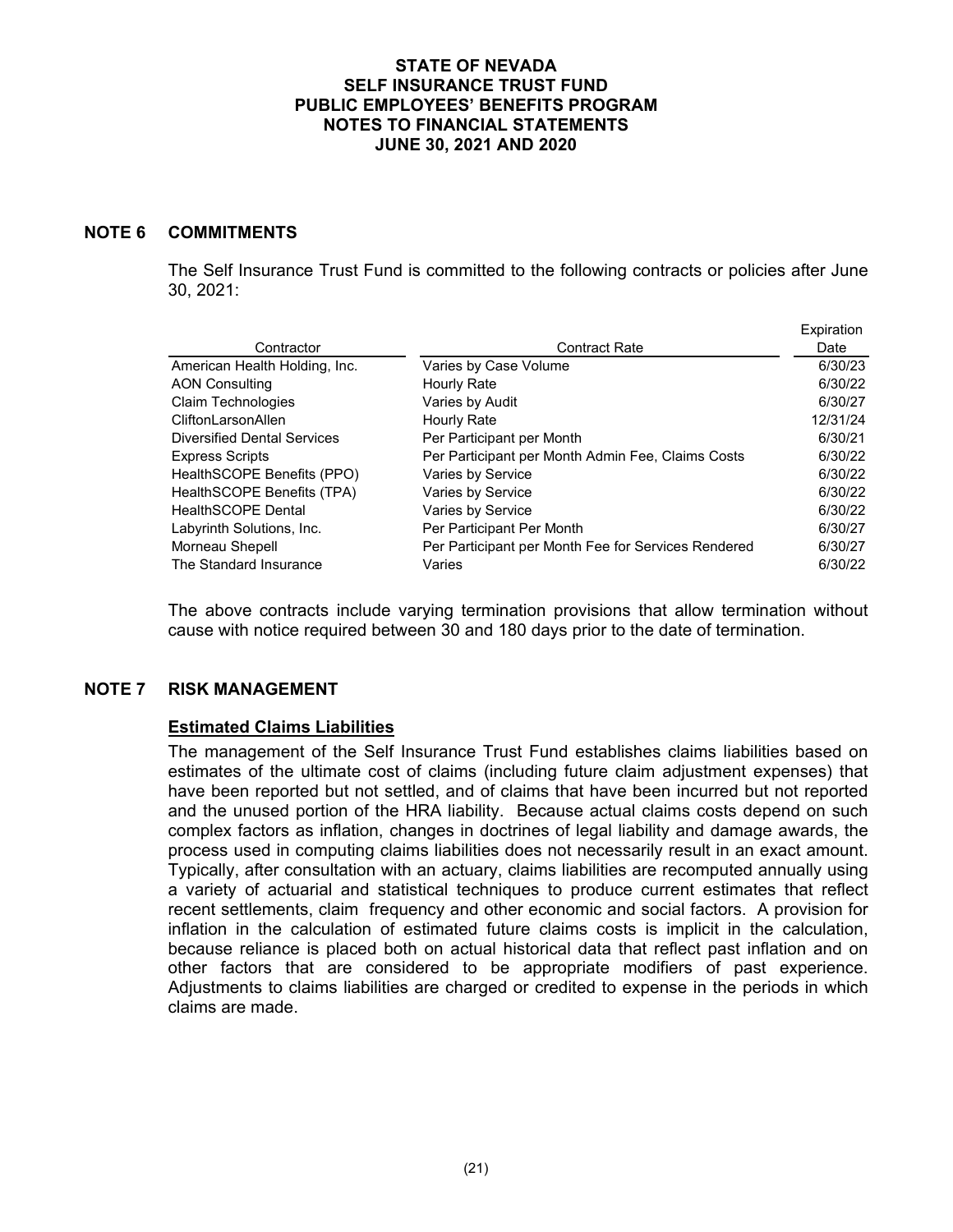## **NOTE 7 RISK MANAGEMENT (CONTINUED)**

#### **Unpaid Claims Liabilities**

As discussed above, management established a liability for both reported and unreported insured events, which includes estimates of both future payments of losses and related claim adjustment expenses. The following presents changes in those aggregate liabilities for the Self Insurance Trust Fund during the past two years.

### **Unpaid Claims Liabilities**

|                                                  | 2021          | 2020          |
|--------------------------------------------------|---------------|---------------|
| Reserve for Claims Balance                       |               |               |
| <b>Beginning Balance</b>                         | \$51,514,000  | \$58,790,000  |
| Claims and Changes in Estimates                  | 271,862,209   | 258,939,546   |
| <b>Claims Payments</b>                           | (271,090,209) | (266,215,546) |
| <b>Ending Balance Reserve for Claims Balance</b> | 52,286,000    | 51,514,000    |
| <b>HRA Liability</b>                             |               |               |
| <b>Beginning Balance</b>                         | \$38,188,313  | \$ 36,091,428 |
| Incurred                                         | 31,850,782    | 44,596,089    |
| Paid                                             | (38,740,364)  | (42,499,204)  |
| <b>Ending Balance HRA Liability</b>              | 31,298,731    | 38,188,313    |
| <b>Ending Balance</b>                            | 83,584,731    | 89,702,313    |

These unpaid claims liabilities are all for the self-funded medical, dental, vision and prescription drug benefits and the CDHP and Medicare exchange HRAs.

### **NOTE 8 CONTINGENCIES**

#### **Contingent Liabilities**

In accordance with NRS 353.140, the Self Insurance Trust Fund honors outstanding stale warrants presented for payment within six years from the date of origination. Management has estimated the total amount of outstanding stale warrants less than six years old to be \$1,082,979 and \$1,220,372 as of June 30, 2021 and June 30, 2020, respectively. Management has assessed that it is not probable that these warrants will be presented for payment during the statutory time frame. However these warrants will continue to be recorded as a liability as after the statutory six year period the funds will be turned over to the Nevada State Treasurer as unclaimed property.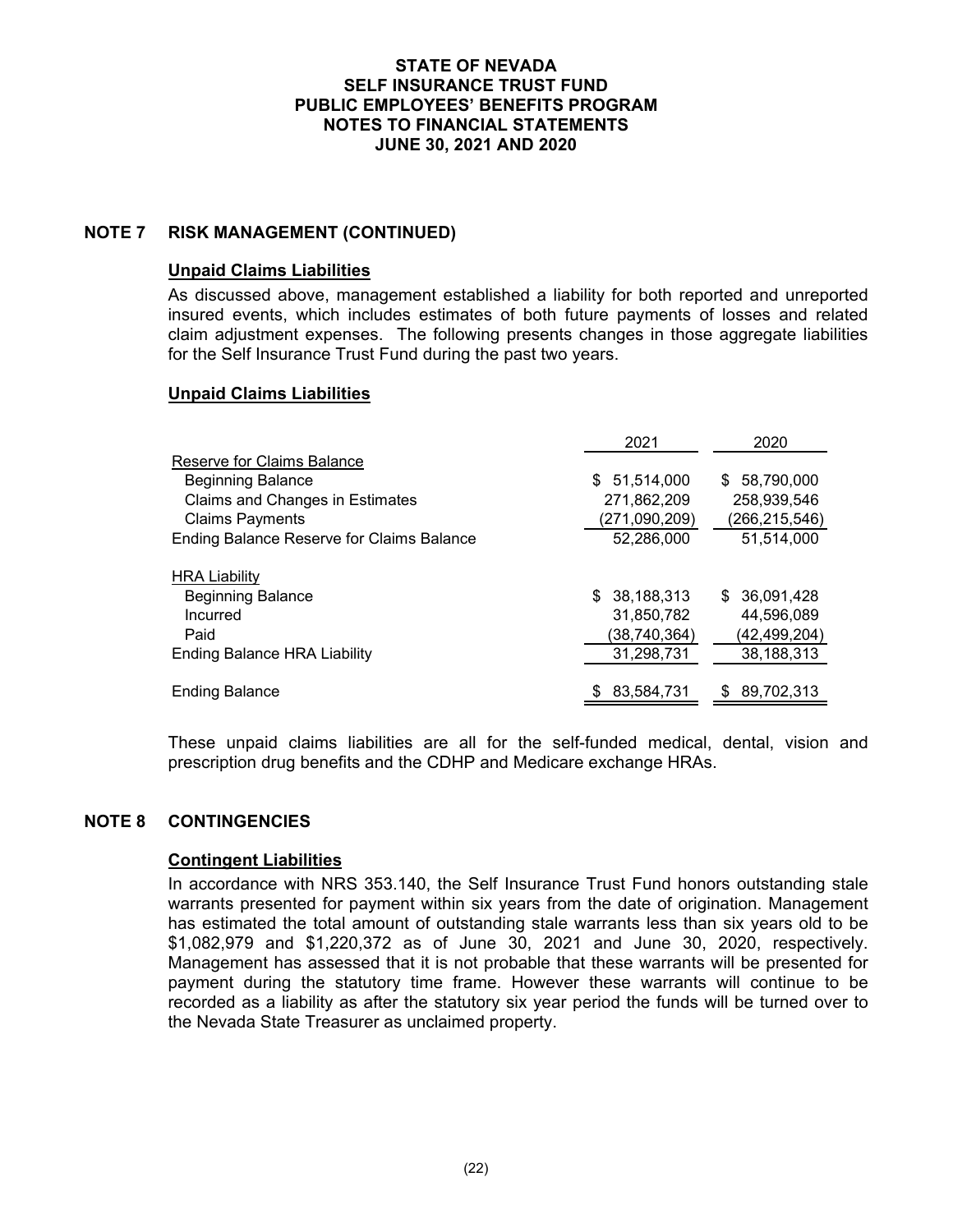### **NOTE 9 SUBSEQUENT EVENTS**

Management has evaluated the activities and transactions subsequent to June 30, 2021 to determine the need for any adjustments to and disclosure within the financial statements for the year ended June 30, 2021. Management has evaluated subsequent events through February 22, 2022, the date which the financial statements were available to be issued.

The Fund is responding to the recent COVID-19 outbreak with a measured, practical response. As of the date of this report, the Fund is able to perform necessary business functions however, the extent of future financial impact and duration cannot be reasonably estimated at this time.

### **NOTE 10 PRIOR PERIOD RESTATEMENT**

Self Insurance Trust Fund restated beginning net position due to revenue overstated in the prior period. These adjustments were recorded as of July 1, 2020 and during fiscal year 2020.

| Net Position as of<br>June 30, 2020           | Restatement   | Net Position as of<br>June 30, 2020<br>Restated           |
|-----------------------------------------------|---------------|-----------------------------------------------------------|
| 84,591,878                                    | (7, 532, 037) | 77,059,841                                                |
| Accounts<br>Receivable as of<br>June 30, 2020 | Restatement   | Accounts<br>Receivable as of<br>June 30, 2020<br>Restated |
| \$.<br>8,911,233                              | 7,532,037     | 1,379,196                                                 |
| Revenue as of June<br>30, 2020                | Restatement   | Revenue as of<br>June 30, 2020<br>Restated                |
| 391,121,895                                   | (7.532.037    | 383,589,858                                               |

# **NOTE 11 LITIGATION**

Public Employees Benefit Program of the Self Insurance Trust Fund is involved in pending litigation. The outcome of the litigigation cannot be predicted at this time.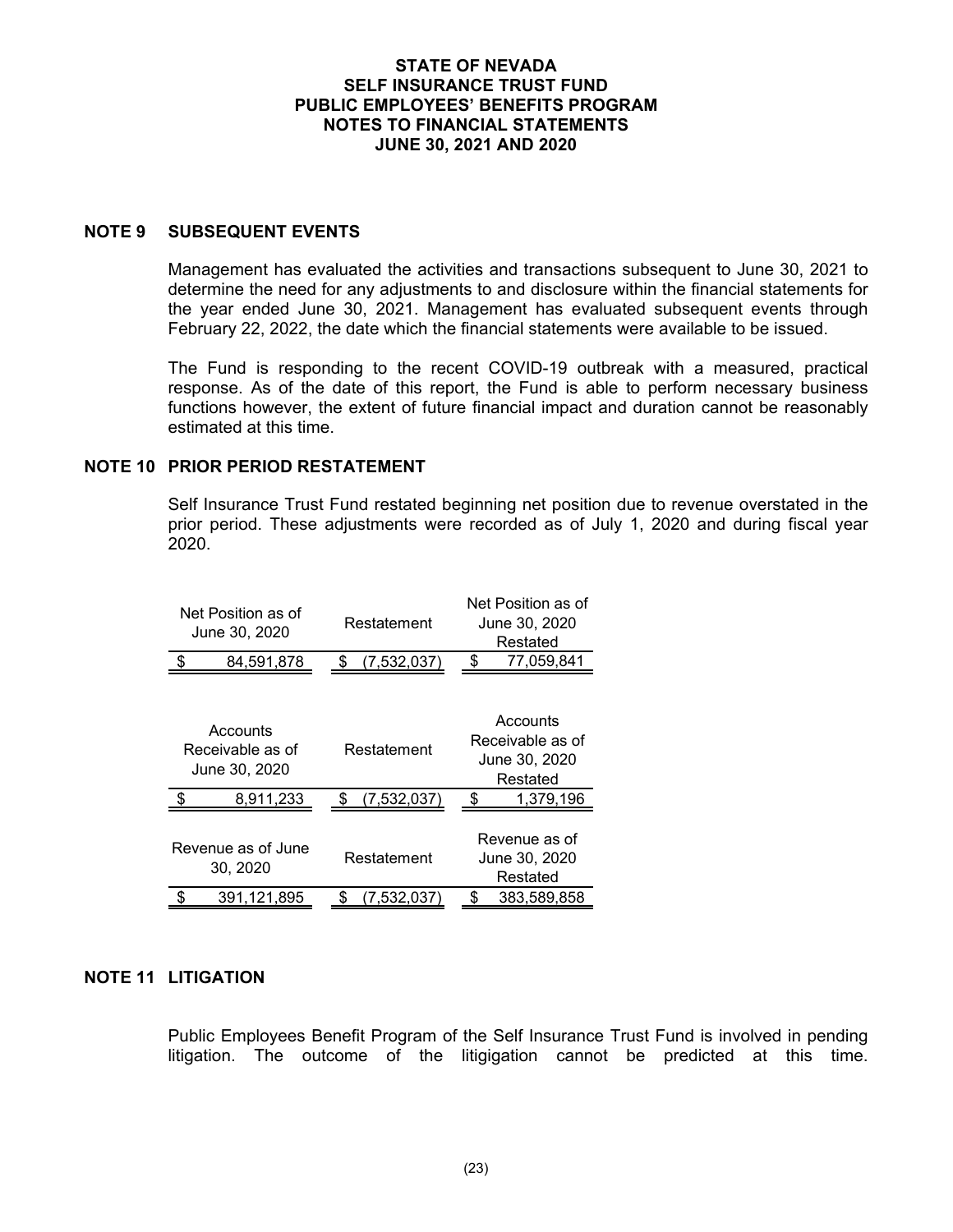#### **STATE OF NEVADA SELF INSURANCE TRUST FUND PUBLIC EMPLOYEES' BENEFITS PROGRAM REQUIRED SUPPLEMENTARY INFORMATION – PENSION SCHEDULE OF CHANGES IN NET PENSION LIABILITY LAST TEN FISCAL YEARS\***

|                                                                                                    | <b>Measurement Dates</b> |                 |    |           |      |           |     |           |    |           |      |           |    |           |
|----------------------------------------------------------------------------------------------------|--------------------------|-----------------|----|-----------|------|-----------|-----|-----------|----|-----------|------|-----------|----|-----------|
| Proportionate of the Net Pension Liability (Asset)                                                 |                          | 2020<br>0.0254% |    | 2019      | 2018 |           |     | 2017      |    | 2016      | 2015 |           |    | 2014      |
|                                                                                                    |                          |                 |    | 0.0281%   |      | 0.0260%   |     | 0.0253%   |    | 0.0270%   |      | 0.0262%   |    | 0.0254%   |
| Proportionate Share of the Net Pension Liability (Asset)                                           | S.                       | 3,537,451       |    | 3,833,649 | £.   | 3,547,239 | \$. | 3,361,917 | \$ | 3,633,788 | \$.  | 3,003,622 | \$ | 2,681,426 |
| Proportionate Share of Covered-Payroll                                                             | \$                       | .532.510        | \$ | 1.684.981 | \$.  | .509.506  | £.  | 1,374,657 | \$ | .333.326  | £.   | 1.344.932 | \$ | 1.451.686 |
| Proportionate Share of the Net Pension Liability (Asset)<br>as a Percentage of its Covered-Payroll |                          | 230.83%         |    | 227.52%   |      | 234.99%   |     | 244.56%   |    | 272.54%   |      | 223.33%   |    | 184.71%   |
| Plan Fiduciary Net Position as a Percentage of<br>the Total Pension Liability                      |                          | 77.04%          |    | 76.46%    |      | 75.24%    |     | 74.42%    |    | 72.23%    |      | 75.13%    |    | 76.31%    |

\* Only seven years of information is available due to reporting changes related to the Implementation of GASB 68 Implementation effective fiscal year 2015.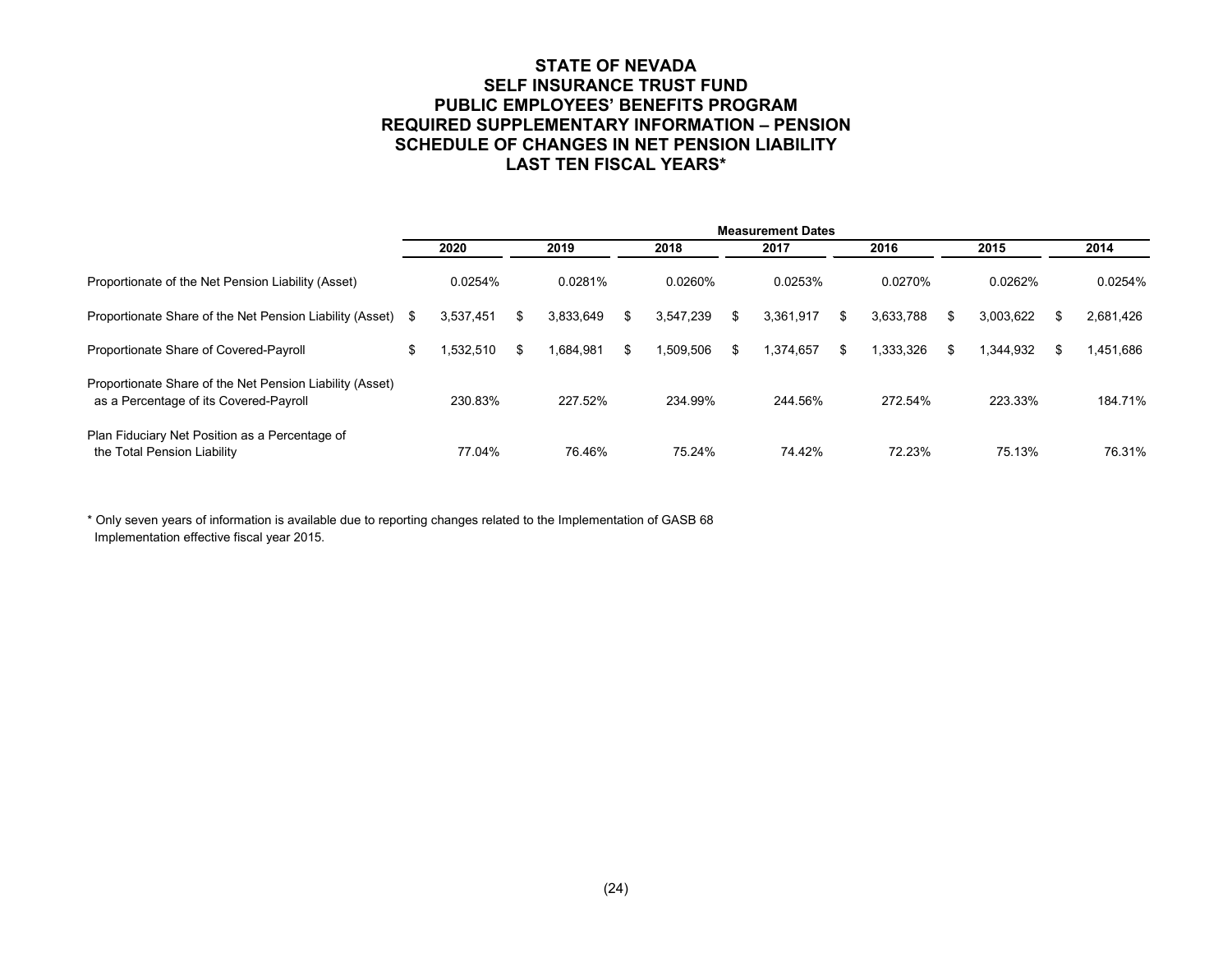#### **STATE OF NEVADA SELF INSURANCE TRUST FUND PUBLIC EMPLOYEES' BENEFITS PROGRAM REQUIRED SUPPLEMENTARY INFORMATION – PENSION SCHEDULE OF CONTRIBUTIONS LAST TEN FISCAL YEARS\***

| <b>Fiscal Year</b>                                         | 2021 |                          | 2020 |                          |    | 2019       |    | 2018                     | 2017 |            |  | 2016                     | 2015 |            |  |
|------------------------------------------------------------|------|--------------------------|------|--------------------------|----|------------|----|--------------------------|------|------------|--|--------------------------|------|------------|--|
| <b>Contractually Required Contribution</b>                 |      | 260,407                  |      | 267,388                  |    | 270,930    |    | 241,784                  |      | 220,384    |  | 228,943                  | S    | 281,658    |  |
| Contributions in Relation to the                           |      |                          |      |                          |    |            |    |                          |      |            |  |                          |      |            |  |
| <b>Contractually Required Contribution</b>                 |      | (260, 407)               |      | (267, 388)               |    | (270, 930) |    | (241, 784)               |      | (220, 384) |  | (228, 943)               |      | (281, 658) |  |
| Contribution Deficiency (Excess)                           |      | $\overline{\phantom{0}}$ |      | $\overline{\phantom{0}}$ |    | $\sim$     |    | $\overline{\phantom{a}}$ |      | $\sim$     |  | $\overline{\phantom{0}}$ |      |            |  |
| Fund's Covered-Payroll                                     |      | .594.419                 | \$   | ,532,510                 | £. | 1,684,981  | \$ | 1.509.506                | \$   | 1.374.657  |  | .333.326                 | \$   | 1,344,932  |  |
| Contributions as a Percentage of<br><b>Covered Payroll</b> |      | 16.33%                   |      | 17.45%                   |    | 16.08%     |    | 16.02%                   |      | 16.03%     |  | 17.17%                   |      | 20.94%     |  |

 implementation effective fiscal year 2015. \* Only seven years of information is available due to reporting changes related to the implementation of GASB 68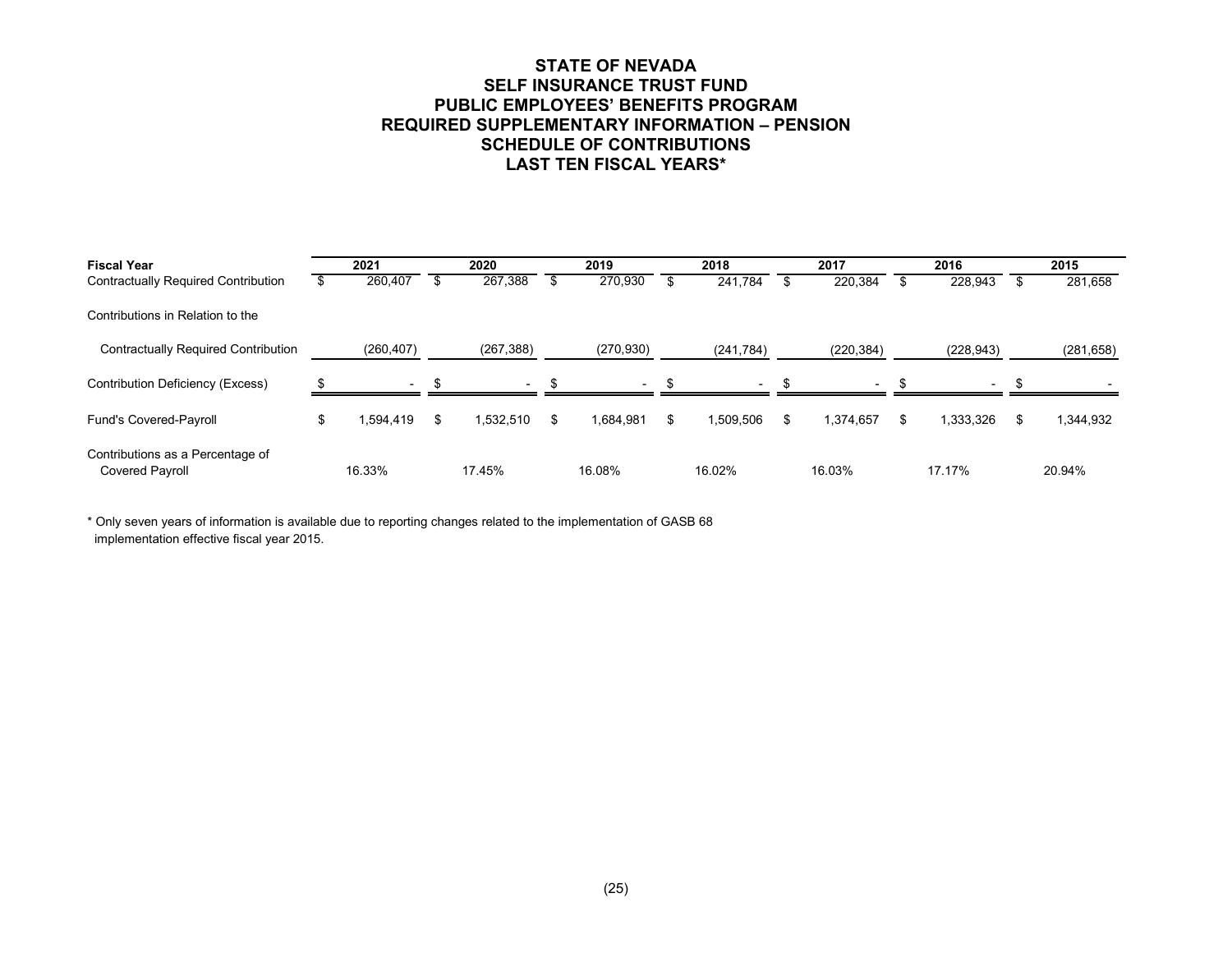### **STATE OF NEVADA SELF INSURANCE TRUST FUND PUBLIC EMPLOYEES' BENEFITS PROGRAM REQUIRED SUPPLEMENTARY INFORMATION – PENSION SCHEDULE OF THE FUND'S PROPORTIONATE SHARE OF THE OPEB LIABILITY LAST TEN FISCAL YEARS\***

|                                                                            | 2020 |           |    | 2019      | 2018            | 2017 |           |  |
|----------------------------------------------------------------------------|------|-----------|----|-----------|-----------------|------|-----------|--|
| Proportion of the Net OPEB Liability (Asset)                               |      | 0.0938%   |    | 0.0934%   | 0.1070%         |      | 0.1029%   |  |
| Proportionate Share of the Net OPEB Liability (Asset)                      | \$   | 1.405.628 | \$ | 1.301.204 | \$<br>1.417.507 | \$   | 1,339,747 |  |
| Proportionate Share of Covered Payroll                                     | \$   | 1,532,510 | \$ | 1.684.981 | \$<br>1,509,506 | \$   | 1,374,657 |  |
| Proportionate Share of the Net OPEB Liability (Asset) as<br>a              |      |           |    |           |                 |      |           |  |
| Percentage of Covered Payroll                                              |      | 91.72%    |    | 77.22%    | 93.91%          |      | 97.46%    |  |
| Plan Fiduciary Net Position as a<br>Percentage of the Total OPEB Liability |      | 0.02%     |    | 0.02%     | 0.12%           |      | 0.11%     |  |

\* Only four years of information is available due to reporting changes related to the implementation of GASB 75 effective fiscal year 2018.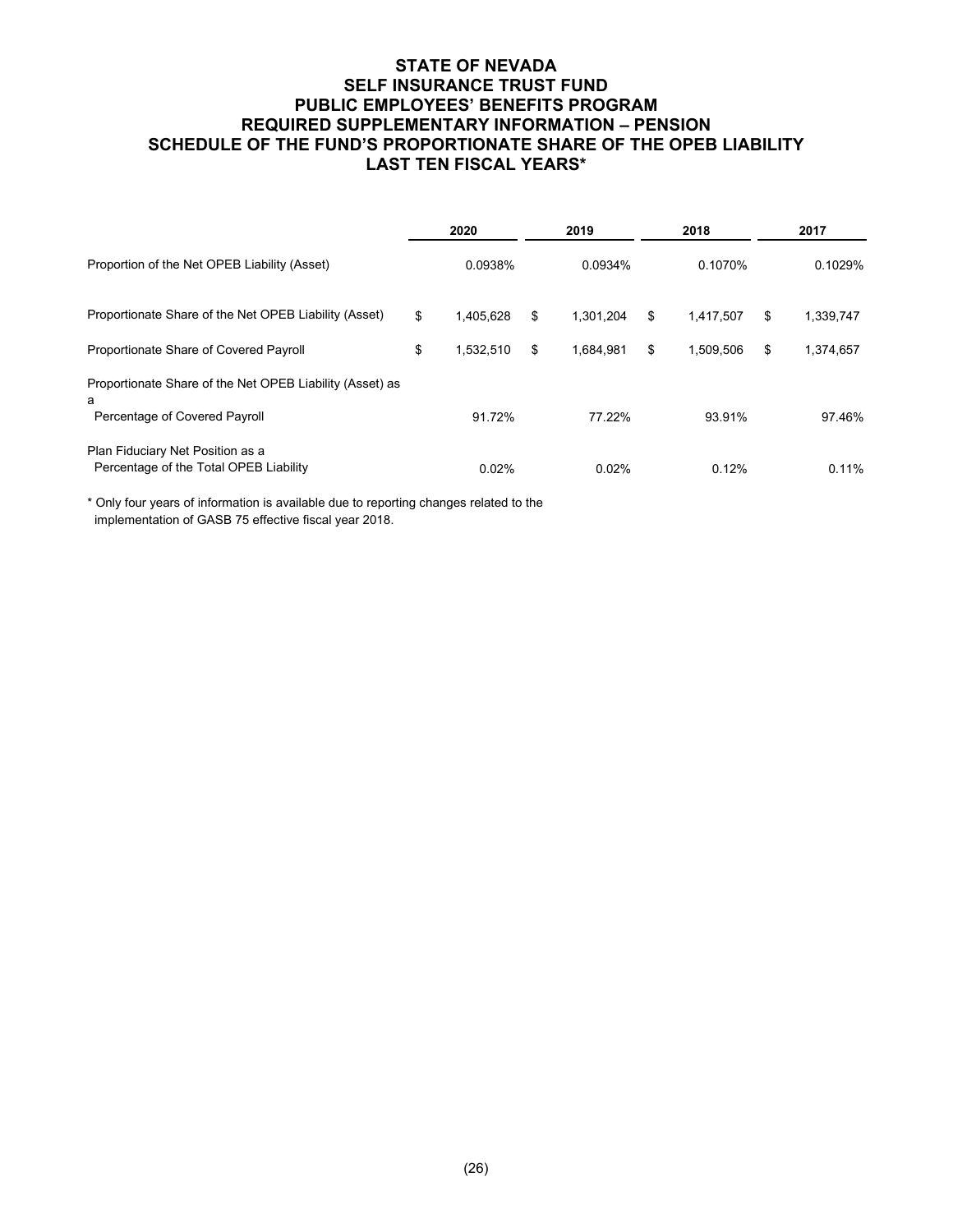### **STATE OF NEVADA SELF INSURANCE TRUST FUND PUBLIC EMPLOYEES' BENEFITS PROGRAM REQUIRED SUPPLEMENTARY INFORMATION – PENSION SCHEDULE OF THE FUNDCONTRIBUTIONS LAST TEN FISCAL YEARS\***

|                                                  | 2021                     | 2020            | 2019            | 2018 |           |  |
|--------------------------------------------------|--------------------------|-----------------|-----------------|------|-----------|--|
| <b>Contractually Required Contribution</b>       | \$<br>37,136             | \$<br>41.705    | \$<br>44,268    | \$   | 39,801    |  |
| Contributions                                    | (37, 136)                | (41, 705)       | (44, 268)       |      | (39, 801) |  |
| Contribution Deficiency (Excess)                 | $\overline{\phantom{a}}$ |                 |                 |      |           |  |
| <b>Fund's Covered Payroll</b>                    | \$<br>1.594.419          | \$<br>1.532.510 | \$<br>1.684.981 | \$   | 1,509,506 |  |
| Contributions as a Percentage of Covered Payroll | 2.33%                    | 2.72%           | 2.63%           |      | 2.64%     |  |

implementation of GASB 75 effective fiscal year 2018. \* Only four years of information is available due to reporting changes related to the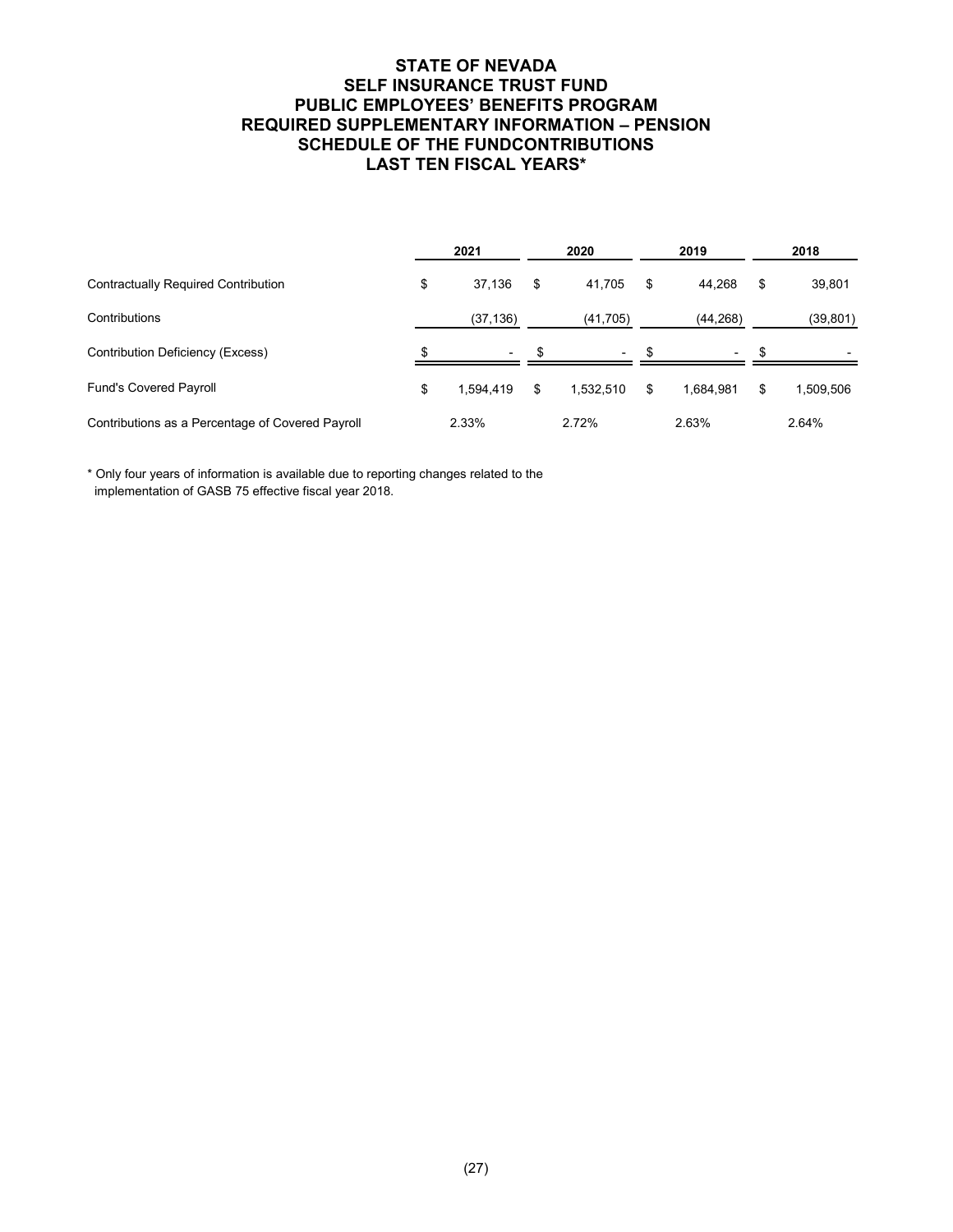

### **INDEPENDENT AUDITORS' REPORT ON INTERNAL CONTROL OVER FINANCIAL REPORTING AND ON COMPLIANCE AND OTHER MATTERS BASED ON AN AUDIT OF FINANCIAL STATEMENTS PERFORMED IN ACCORDANCE WITH** *GOVERNMENT AUDITING STANDARDS*

Board of the Public Employees' Benefits Program State of Nevada

We have audited, in accordance with the auditing standards generally accepted in the United States of America and the standards applicable to financial audits contained in *Government Auditing Standards*  issued by the Comptroller General of the United States, the basic financial statements of the Self Insurance Trust Fund, Public Employees' Benefits Program of the State of Nevada, as of and for the year ended June 30, 2021, and the related notes to the financial statements, which collectively comprise Self Insurance Trust Fund, Public Employees' Benefits Program of the State of Nevada's basic financial statements, and have issued our report thereon dated February 22, 2022.

## **Internal Control Over Financial Reporting**

In planning and performing our audit of the financial statements, we considered Self Insurance Trust Fund, Public Employees' Benefits Program of the State of Nevada's internal control over financial reporting (internal control) as a basis for designing audit procedures that are appropriate in the circumstances for the purpose of expressing our opinions on the financial statements, but not for the purpose of expressing an opinion on the effectiveness of Self Insurance Trust Fund, Public Employees' Benefits Program of the State of Nevada's internal control. Accordingly, we do not express an opinion on the effectiveness of Self Insurance Trust Fund, Public Employees' Benefits Program of the State of Nevada's internal control.

A *deficiency in internal control* exists when the design or operation of a control does not allow management or employees, in the normal course of performing their assigned functions, to prevent, or detect and correct, misstatements on a timely basis. A *material weakness* is a deficiency, or a combination of deficiencies, in internal control such that there is a reasonable possibility that a material misstatement of the entity's financial statements will not be prevented, or detected and corrected on a timely basis. A *significant deficiency* is a deficiency, or a combination of deficiencies, in internal control that is less severe than a material weakness, yet important enough to merit attention by those charged with governance.

Our consideration of internal control was for the limited purpose described in the first paragraph of this section and was not designed to identify all deficiencies in internal control that might be material weaknesses or significant deficiencies and therefore, material weaknesses or significant deficiencies may exist that have not been identified. We did identify certain deficiencies in internal control, described in the accompanying schedule of findings as items 2021-001, 2021-002, and 2021-003 that we consider to be material weaknesses.

#### **Compliance and Other Matters**

As part of obtaining reasonable assurance about whether Self Insurance Trust Fund, Public Employees' Benefits Program of the State of Nevada's financial statements are free from material misstatement, we performed tests of its compliance with certain provisions of laws, regulations,

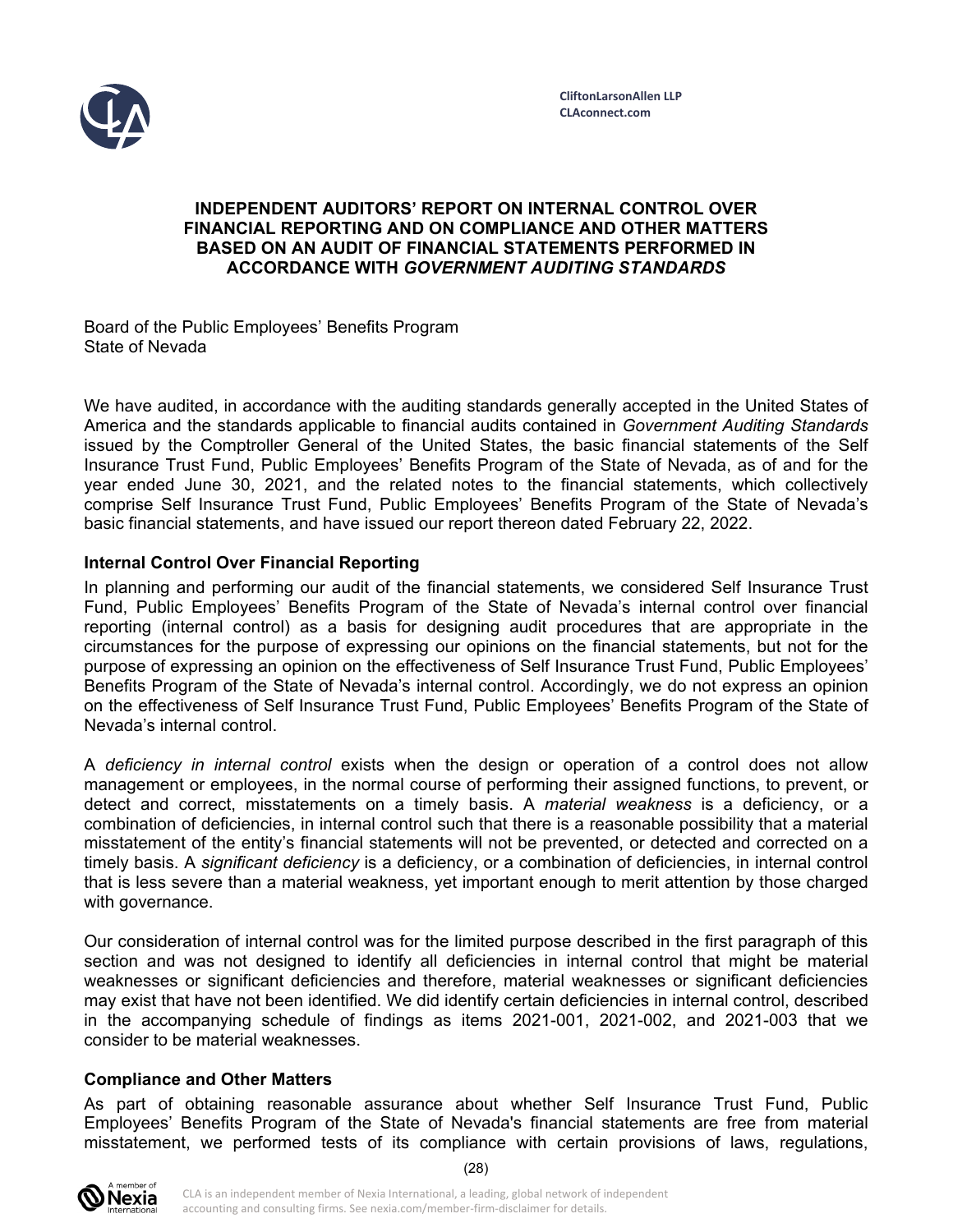contracts, and grant agreements, noncompliance with which could have a direct and material effect on the financial statements. However, providing an opinion on compliance with those provisions was not an objective of our audit, and accordingly, we do not express such an opinion. The results of our tests disclosed no instances of noncompliance or other matters that are required to be reported under *Government Auditing Standards*.

### **Self Insurance Trust Fund, Public Employees' Benefits Program of the State of Nevada's Response to Findings**

Self Insurance Trust Fund, Public Employees' Benefits Program of the State of Nevada's response to the findings identified in our audit is described in the accompanying schedule of findings. Self Insurance Trust Fund, Public Employees' Benefits Program of the State of Nevada's response was not subjected to the auditing procedures applied in the audit of the financial statements and, accordingly, we express no opinion on it.

## **Purpose of this Report**

The purpose of this report is solely to describe the scope of our testing of internal control and compliance and the results of that testing, and not to provide an opinion on the effectiveness of the entity's internal control or on compliance. This report is an integral part of an audit performed in accordance with *Government Auditing Standards* in considering the entity's internal control and compliance. Accordingly, this communication is not suitable for any other purpose.

Viifton Larson Allen LLP

**CliftonLarsonAllen LLP** 

Broomfield, Colorado February 22, 2022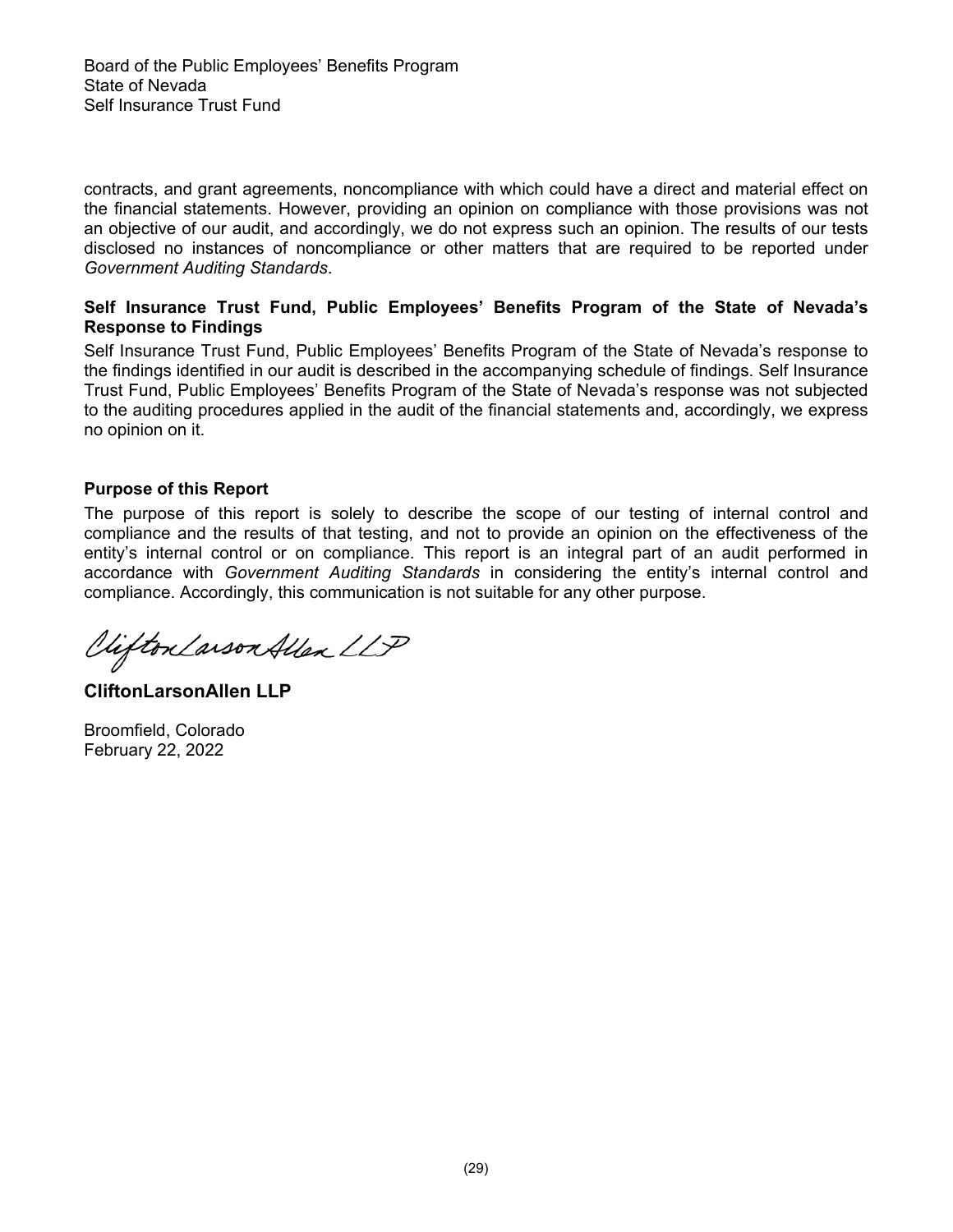#### **STATE OF NEVADA SELF INSURANCE TRUST FUND PUBLIC EMPLOYEES' BENEFITS PROGRAM SCHEDULE OF FINDINGS FOR THE YEAR ENDED JUNE 30, 2021**

# **Section II – Financial Statement Findings**

## **2021 – 001 Claims Expenses**

**Type of Finding:** Material Weakness in Internal Control over Financial Reporting

**Condition:** Expenses and liabilities related to accrual entries at the end of the fiscal year recorded for claims were not recorded correctly.

**Criteria:** Governmental Accounting Standards Board Statement No. 6, *Recognition and Measurement of Certain Liabilities and Expenditures in Governmental Fund Financial Statements – An Interpretation of NCGA Statements 1, 4, and 5; NCGA Interpretation 8; And GASB Statements No. 10, 16, and 18*, and subsequent amendments to this guidance define accrual accounting and provide guidance for proper accounting of these liabilities.

**Context:** During testing of claim expenses and related liabilities, it was noted that invoices applicable to work performed in 2021 were not recorded as expenditures for Public Employees Benefit Program. Also, loss on reserve calculation was understated.

**Effect:** As a result of this issue, the following adjustments were required to by posted Public Employees Benefit Program:

• Self-Insurance Trust Fund – An adjustment to increase claims expenses and related liabilities by an amount of \$5,792,987. Also, an adjustment to reduce claims expense and loss on reserve by \$1,536,265.

**Cause:** Accrual entries for claims activity were not recorded correctly.

**Repeat Finding:** This is not a repeat finding.

**Recommendation:** We recommend the Public Employees Benefit Program increase its review of accrual entries recorded at the end of the fiscal year.

**Views of responsible officials and planned corrective actions:** The Public Employees Benefit Program agrees with the finding and has adjusted claims expenses and related liabilities accordingly. Public Employees Benefit Program will improve the process for yearend accrual entries

**Responsible Official:** Cari Eaton, CFO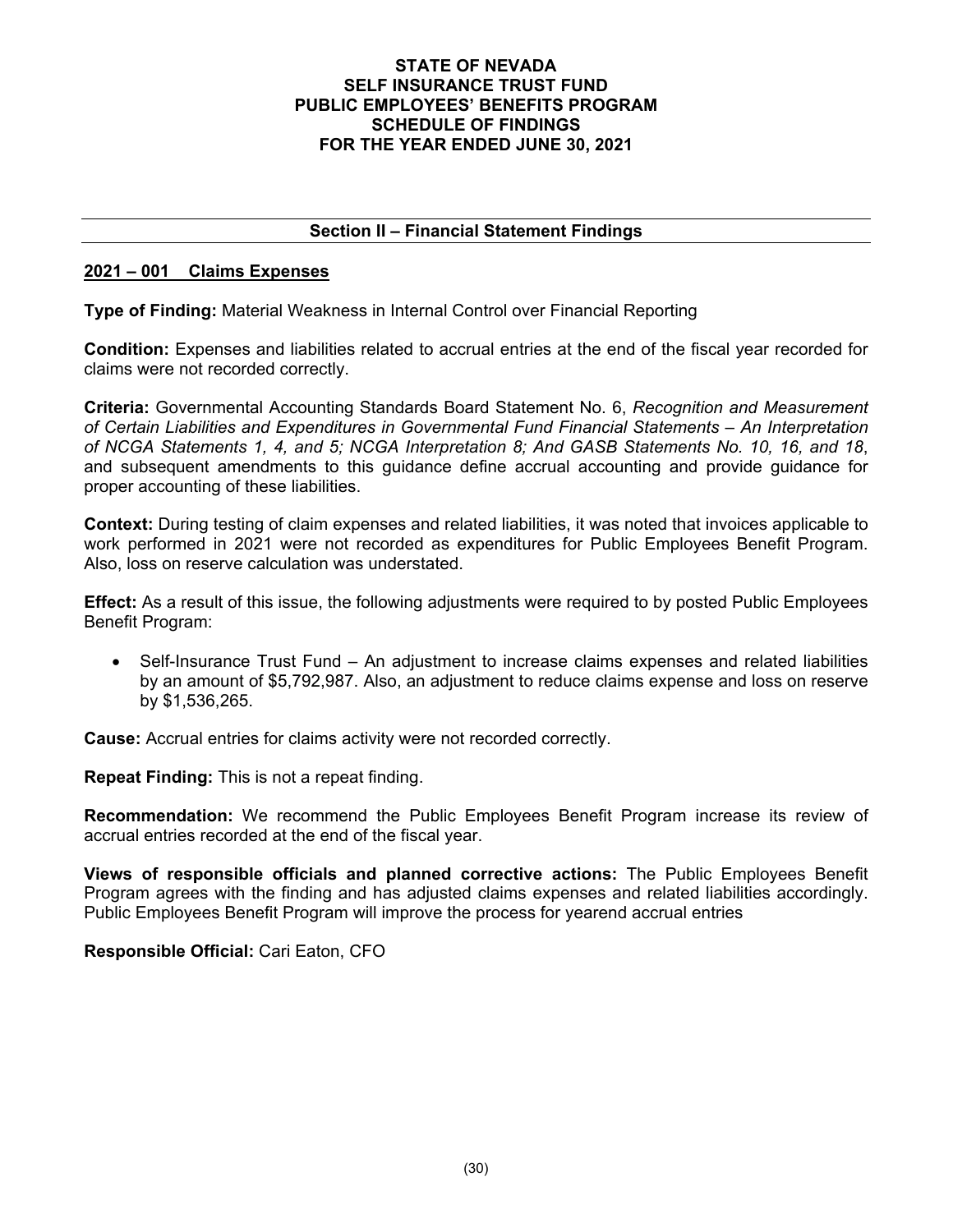#### **STATE OF NEVADA SELF INSURANCE TRUST FUND PUBLIC EMPLOYEES' BENEFITS PROGRAM SCHEDULE OF FINDINGS FOR THE YEAR ENDED JUNE 30, 2021**

### **2021 – 002 Accounts Receivable**

**Type of Finding:** Material Weakness in Internal Control over Financial Reporting

**Condition:** Premium Revenue and related receivables related to accrual entries at the end of the fiscal year recorded for claims were not recorded correctly.

**Criteria:** Based on the guidance in Governmental Accounting Standards Board Statement No. 10, *Accounting and Financial Reporting for Risk Financing and Related Insurance Issues*, premium revenue should be recognized as revenue over the contract period in proportion to the amount of risk protection provided.

**Context:** During testing of premium revenue and related receivables, it was noted the Public Employees Benefit Program did not record year end accruals correctly.

**Effect:** As a result of this issue, the following adjustments were required to by posted Public Employees Benefit Program:

 Self-Insurance Trust Fund – An adjustment to increase premium revenue and related receivables by \$8,015,709. Also, an adjustment to decrease premium revenue and related receivable by \$34,601,578.

**Cause:** Accrual entries for revenue recognition were not recorded correctly.

**Repeat Finding:** This is not a repeat finding.

**Recommendation:** We recommend the Public Employees Benefit Program increase its review of accrual entries recorded at the end of the fiscal year.

**Views of responsible officials and planned corrective actions:** The Public Employees Benefit Program agrees with the finding and has adjusted premium revenue and related receivables accordingly. Public Employees Benefit Program will improve for yearend accrual entries.

**Responsible Official:** Cari Eaton, CFO